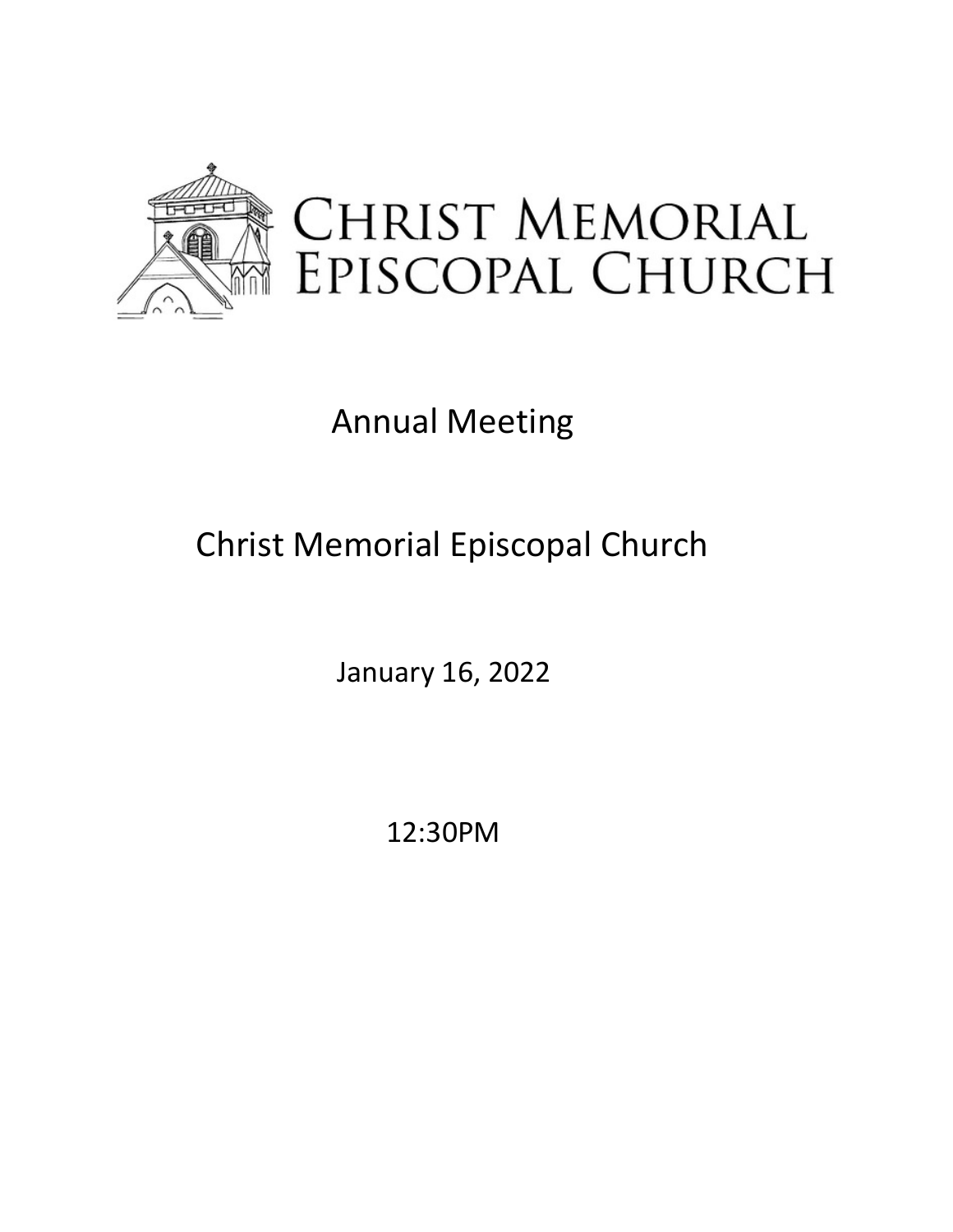

#### AGENDA FOR THE ANNUAL MEETING OF CHRIST MEMORIAL EPISCOPAL CHURCH, DANVILLE – JANUARY 16, 2022 – (BEGINNING NO EARLIER THAN 12:30 PM)

- 1. Opening Prayer
- 2. Appointment of Secretary and Parliamentarian
- 3. Resolution for Conducting a Virtual Meeting Process.
- 4. Approval of 2021 Annual Meeting Minutes
- 5. Introduction and Appreciation of Retiring Vestry Member
	- a. Barbara Rhoades
- 6. Explanation of 2022 Vestry Election Process
- 7. Introduction and Explanation of Returning Senior Warden and Vestry Members
	- a. David Peterson III (Senior Warden,) Michelle Walczak (Junior Warden pending vestry approval), Jennifer Patterson (Secretary – pending vestry approval,) Erin Ryan, Robin Kessler, and Sharon Shutovich (Vestry Members)
- 8. Introduction of, and Motion to approve or amend slate of Vestry Openings
	- a. Joseph Koons, and Deb Williams
- 9. Vestry Election
- 10. Introduction and Election of Nominees for Delegates and Alternates to Diocesan Convention
	- a. Erin Ryan, Barbara Rhoades (alternantes?)
- 11. Parish Officer Reports
	- a. Priest in Charge
	- b. Senior Warden
	- c. Junior Warden
	- d. Treasurer
	- e. Committee Chairpersons (as seeking voice)
	- f. Shaped by Faith team
- 12. New Business
	- a. Congregational Goals for 2022 and Beyond
		- i. Plan  $\rightarrow$  Do  $\rightarrow$  Check  $\rightarrow$  Act
		- ii. Hopes/Vision
			- 1. Community Resource Center
- 13. Announcements, Questions, and Comments
	- a. Ash Wednesday and Holy Week dates
- 14. Adjournment and Closing Prayer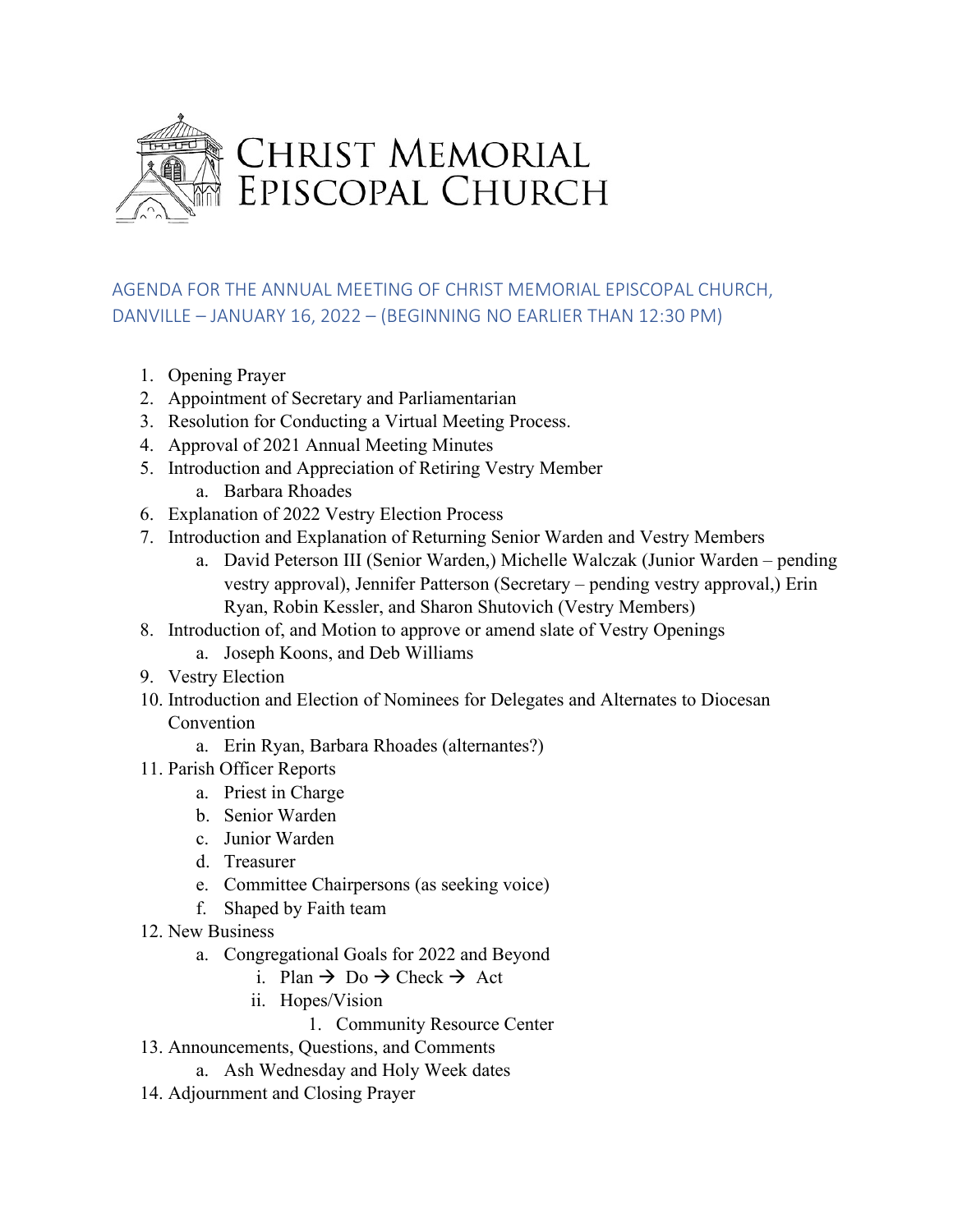*Vestry – There will be a short organizational meeting immediately following the Annual Meeting. All continuing and newly elected vestry members will attend.* 

#### **Resolution for Conducting a Virtual Meeting Process.**

"WHEREAS, Article 2 of the Bylaws of Christ Memorial Episcopal Church, a Parish of the Diocese of Central Pennsylvania, provides in Section 1 that there shall be an Annual Meeting at such time and at such place as shall be fixed by the Vestry;

and WHEREAS, the Bishop, in light of the COVID-19 pandemic and the risks both to individuals and the public health that have been associated with large, in person assemblies, has recommended that during the pandemic Parishes in the Diocese wishing to conduct annual meetings do so using available communications technology, the Vestry of Christ Memorial Episcopal Church adopts this Resolution setting forth a special rule of order permitting the Annual Meeting of the Parish to be held as a "virtual" meeting, using electronic communications technology having the capabilities specified in the Resolution;

and WHEREAS, the procedure for conducting the Annual Meeting permitted by the Resolution is consistent with the requirements for conducting a similar meeting of the members of a Pennsylvania nonprofit corporation provided in Sections 5704(a) and 5708(b) of the Associations Code, 15 Pa. C. S. Sections 5704(a) and 5708(b)."



#### Minutes from the 2021 Annual Meeting (next pages)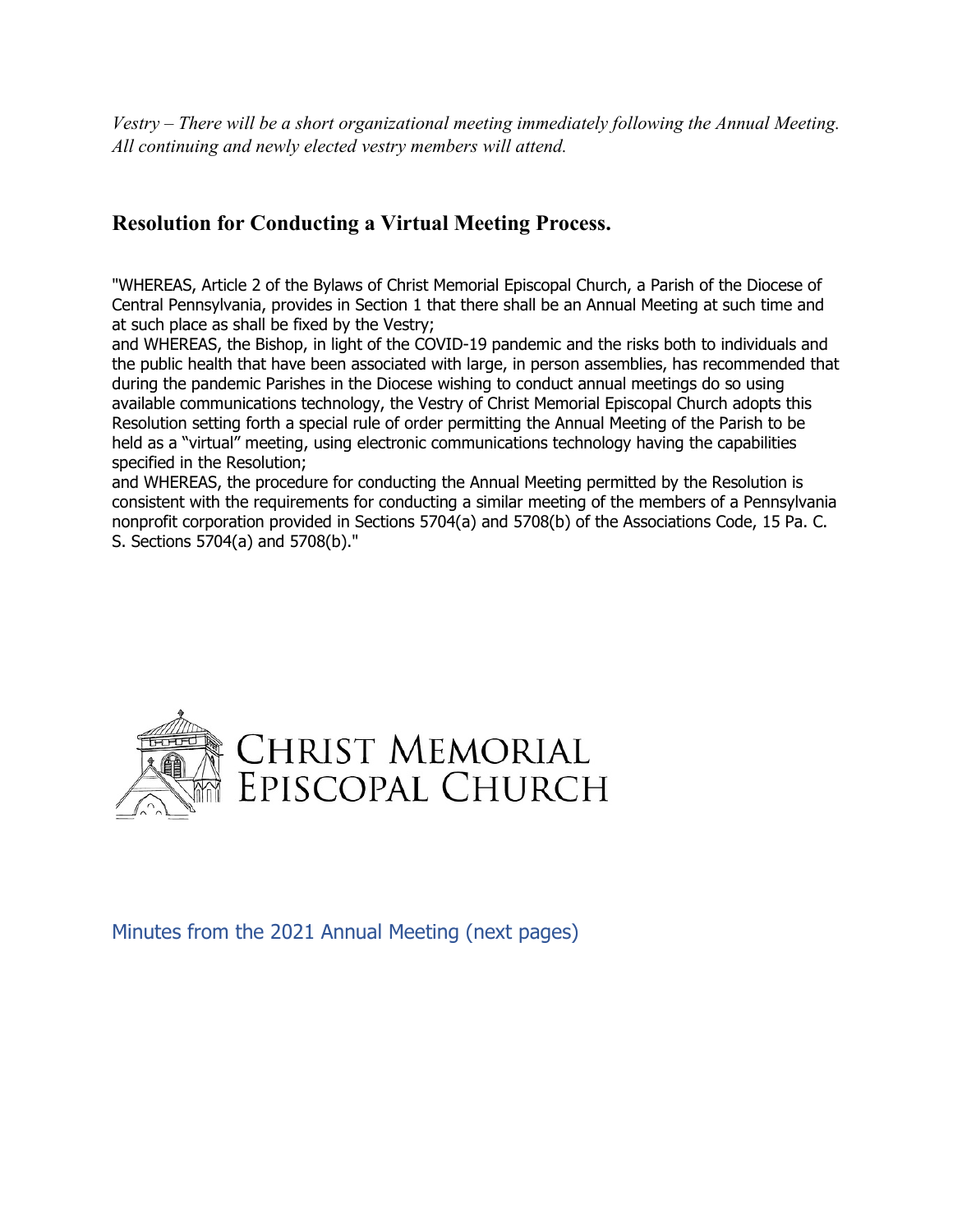# Christ Memorial Episcopal Church<br>
GAMA: Chordb MERCHIOM | a | WOME Station

DATE: 1/17/2021

TIME: 12:00

PLACE: Zoom due to Covid-19 Pandemic

PRESENT via ZOOM: Marika Handakas, Dave Peterson (Senior Warden), Beverly Peterson, Robin Kessler, Doug Cummings (Treasurer), Stacey Cummings, Barb Rhoades, Victor Koons, Michelle Walczak (Junior Warden), Sharon Shutovich, Jenn Patterson, Kathy Smith, Jim Strader-Sasser (Priest-in-Charge), Erin Ryan, Susan Nunan, Becky Sutherland, Debbie Stayer

| <b>DISCUSSION</b>                                                                                                                                     | <b>DECISION</b>                                                                                                                              |
|-------------------------------------------------------------------------------------------------------------------------------------------------------|----------------------------------------------------------------------------------------------------------------------------------------------|
| Question of quorum                                                                                                                                    | Meeting recorded for those members<br>unable to join at scheduled meeting<br>time.                                                           |
|                                                                                                                                                       |                                                                                                                                              |
| 1. Doug Cummings and Debbie<br>Stayer had previously volunteered<br>to serve as parliamentarian and<br>secretary respectively for today's<br>meeting. | 1. Approved unanimously by all<br>members on the Zoom meeting.                                                                               |
| 1. No changes to annual meeting<br>minutes 2020                                                                                                       | 1. Michelle W. made motion to<br>approve annual meeting minutes of<br>2020, Victor 2 <sup>nd</sup> , no discussion,<br>approved unanimously. |
| 1. Father Jim thanked Kathy Sidler<br>for her service on Vestry, he very<br>much appreciated her time and<br>effort.                                  |                                                                                                                                              |
| 2. Father Jim noted Tom Dulsky<br>would like to remain on Vestry but<br>will be taking a temporary LOA<br>related to health (back) issues.            | Sending prayers. Will ask hospitality<br>to reach out to Dana to see if CMEC<br>can offer any assistance at this time.                       |
| 2a. Father Jim presented the new<br>slate of candidates: Robin Kessler,<br>Sharon Shutovich, and Debbie<br>Stayer. No discussion or other             | Motion to approve slate of candidates<br>made by Beverly Peterson and 2nd by<br><b>Stacey Cummings. Unanimously</b><br>approved.             |
| Vestry.<br>Erin Ryan and Barb Rhoades are<br>willing to serves as CMEC delegates<br>for the annual convention to be                                   | Motion to approve Erin & Barb as<br>delegates made by Dave, 2nd by Doug.<br>Unanimously approved.                                            |
|                                                                                                                                                       | members voicing desire to serve on<br>held in October 2021. Date TBA.                                                                        |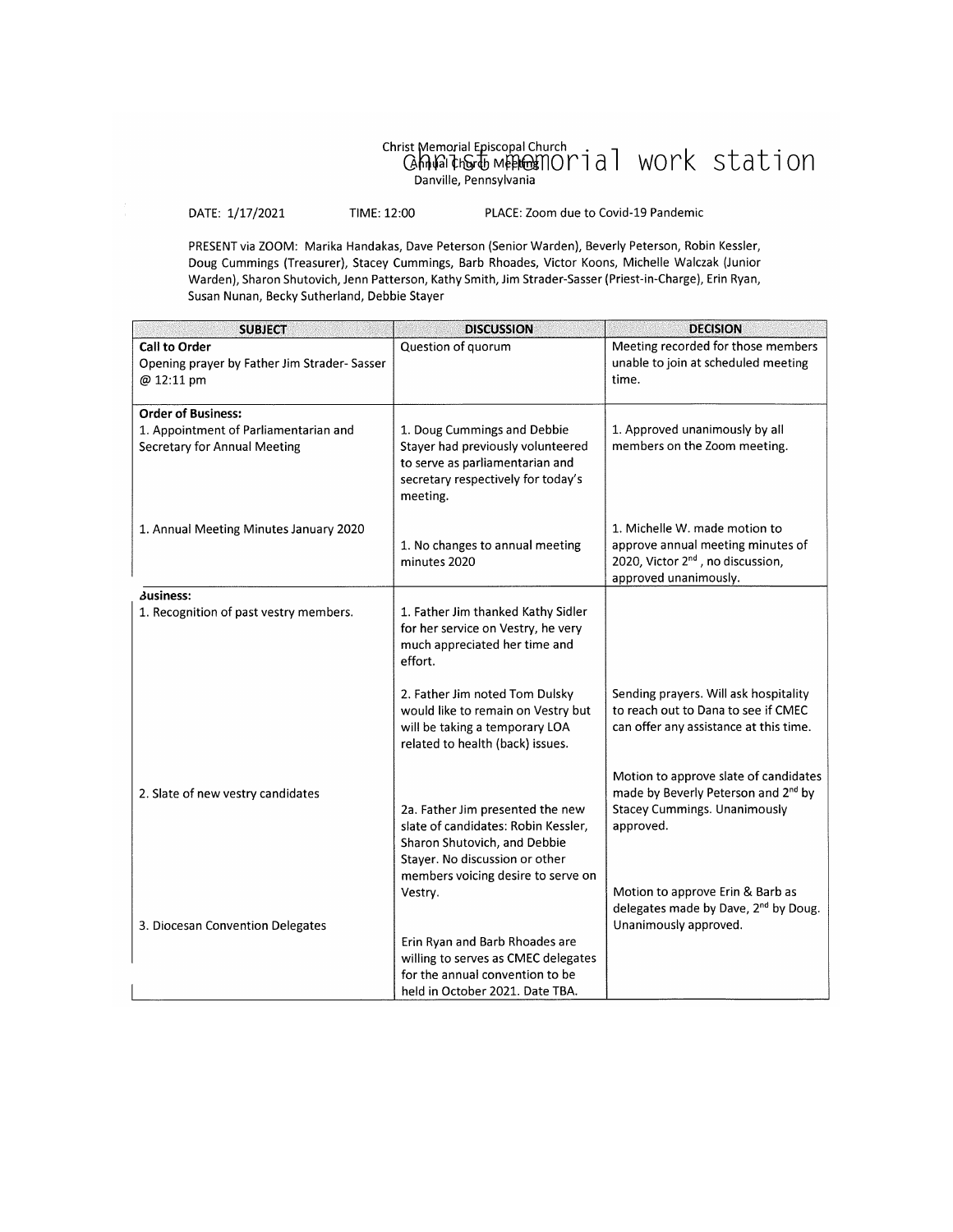| <b>SUBJECT</b>                                    | <b>DISCUSSION</b>                                                                                                                                                                                                                                                                                                                                                                                                                                          |                               |
|---------------------------------------------------|------------------------------------------------------------------------------------------------------------------------------------------------------------------------------------------------------------------------------------------------------------------------------------------------------------------------------------------------------------------------------------------------------------------------------------------------------------|-------------------------------|
|                                                   | Wo pitemates need hedder Orfather                                                                                                                                                                                                                                                                                                                                                                                                                          | <u>DECISION</u><br>WOMK Stat  |
|                                                   | Jim will ask Ken & Mary Altenbach if                                                                                                                                                                                                                                                                                                                                                                                                                       |                               |
|                                                   | they are able to serve as alternates.                                                                                                                                                                                                                                                                                                                                                                                                                      |                               |
| Reports:<br>1. Priest-in-Charge                   | Report as submitted, Father Jim<br>noting this past year probably his<br>most challenging and difficult year<br>in ordained ministry. Had to be<br>creative in terms of worship. Big<br>accomplishment was the yoking<br>between CMEC and St. Paul's of<br>Bloomsburg which successfully<br>began December 2020.                                                                                                                                           | Report accepted as presented. |
| 2. Senior Warden Report (Dave Peterson)           | Report as submitted, Dave noted<br>continued work on Faith by Shape<br>Project continuing to move<br>forward.                                                                                                                                                                                                                                                                                                                                              | Report accepted as presented. |
| 3. Junior Warden Report (Michelle Walczak)        | Report as submitted. Numerous<br>church/rectory projects<br>accomplished, some delayed due to<br>covid-19 and others continuing into<br>2021.                                                                                                                                                                                                                                                                                                              | Report accepted as presented. |
| 4. Treasurer Report (Doug Cummings)               | Report as submitted. Church assets<br>are solid. Year ended with positive<br>checking balance. Anticipating 2021<br>budget in black due to splitting of<br>costs with St. Paul's. CMEC now<br>assisting in handling of Diaper Bank<br>checking account.                                                                                                                                                                                                    | Report accepted as presented. |
| 5. Other Standing Committees                      | Reports as submitted, no additions.                                                                                                                                                                                                                                                                                                                                                                                                                        | Reports as presented.         |
| 6. Shaped by Faith Project                        | Dave Peterson, Michelle Walczak,<br>and Erin Ryan are CMEC<br>representatives. The group is<br>looking at our churches needs,<br>what our gifts are, and how to work<br>collaboratively with other<br>congregations. Discussions with<br>Bishop Scanlon and her team on<br>ways to have leadership other than<br>the Priest within the churches.<br>CMEC and St. Paul's of Bloomsburg<br>are the only two churches to<br>engage in yoking at present time. |                               |
| <b>New Business:</b>                              |                                                                                                                                                                                                                                                                                                                                                                                                                                                            |                               |
| 1. Services at CMEC & St. Paul's of<br>Bloomsburg | Father Jim will continue to rotate<br>services between the churches. Will                                                                                                                                                                                                                                                                                                                                                                                  |                               |
|                                                   | hopefully use both churches during                                                                                                                                                                                                                                                                                                                                                                                                                         |                               |

(Resolved 1/10/2021)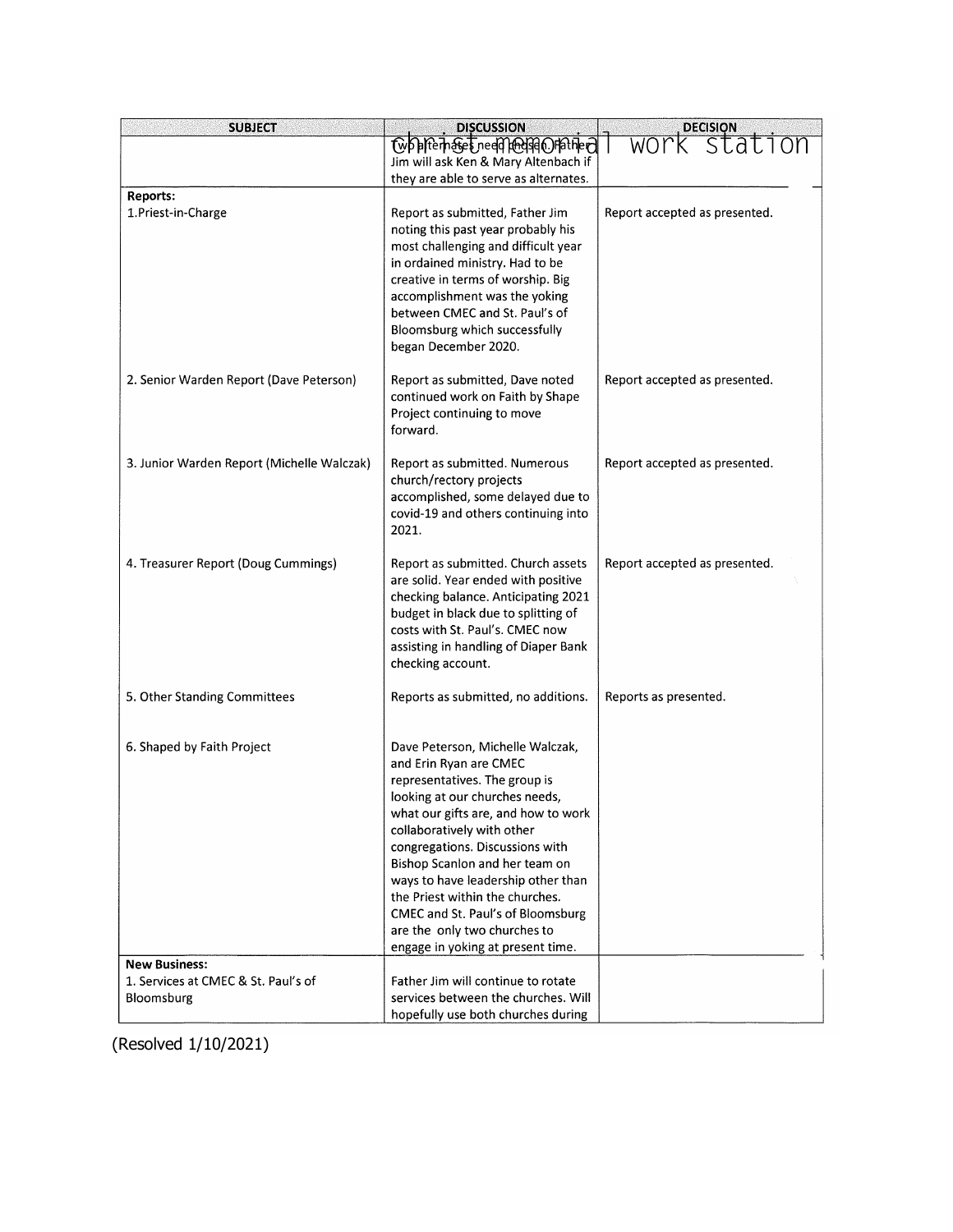| <b>SUBJECT</b>         | <b>DISCUSSION</b>                      |                                                             |
|------------------------|----------------------------------------|-------------------------------------------------------------|
|                        | Nolly Meek, Dulcthis Is Geldhaddnt   0 |                                                             |
|                        | on many variables yet to be            |                                                             |
|                        | determined.                            |                                                             |
|                        | Letter of agreement and resolution     |                                                             |
|                        | for yoke between CMEC & St. Paul's     |                                                             |
|                        | is for a three-year agreement. The     |                                                             |
|                        | initial review will occur at six       |                                                             |
|                        | months after the Letter of             |                                                             |
|                        | Agreement's signing (Dec 2020). It     |                                                             |
|                        | will continue every six months from    |                                                             |
|                        | the date the Priest-in-Charge begins   |                                                             |
|                        | ministry with the parishes.            |                                                             |
|                        | Additional mutual ministry reviews     |                                                             |
|                        | will occur on a triennial basis about  |                                                             |
|                        | 18 months after a scheduled            |                                                             |
|                        | Episcopal Visitation. The Canons for   |                                                             |
|                        | <b>Congregational Life and Mission</b> |                                                             |
|                        | and the Canon for Mission              |                                                             |
|                        | Development and Innovation are         |                                                             |
|                        | available to support the Mutual        |                                                             |
|                        | Ministry Review process."              |                                                             |
|                        |                                        |                                                             |
|                        |                                        |                                                             |
|                        | Father Jim would like to work with     | Brainstorming and discussions to                            |
| 2. Goals for 2021      | the Vestry to develop more             | occur about what to do with the                             |
|                        | objective (measurable) type of         | financial assets of CMEC at future                          |
|                        | goals to be accomplished -             | Vestry meetings.                                            |
|                        | specifically would like to consider    |                                                             |
|                        | what CMEC's legacy could be, what      |                                                             |
|                        | does it look like?                     |                                                             |
|                        |                                        |                                                             |
| 3. Finance Committee   | New finance committee being            |                                                             |
|                        | established. Willing to serve are      |                                                             |
|                        | Victor Koons, Beverly Peterson,        |                                                             |
|                        | Doug Cummings, and Debbie              |                                                             |
|                        | Stayer.                                |                                                             |
|                        | Father Jim will reach out to Greg      |                                                             |
|                        | Harvey to see if he would be           |                                                             |
|                        | interested in serving as well.         |                                                             |
|                        |                                        |                                                             |
|                        |                                        |                                                             |
| 4. Parishioners Moving | Father Jim informed the                |                                                             |
|                        | congregation that Kathy & George       |                                                             |
|                        | Smith will soon be relocating to the   |                                                             |
|                        | Carolinas.                             |                                                             |
| <b>Closing Prayer</b>  | Lead by Father Jim                     |                                                             |
| Adjournment            |                                        | Motion to adjourn by Dave, 2 <sup>nd</sup> by               |
|                        |                                        | Doug, unanimously approved.                                 |
|                        |                                        |                                                             |
|                        |                                        | Meeting adjourned at: 1:28 pm                               |
|                        |                                        | Respectfully submitted,<br>Debbie Stayer (Acting Secretary) |
|                        |                                        |                                                             |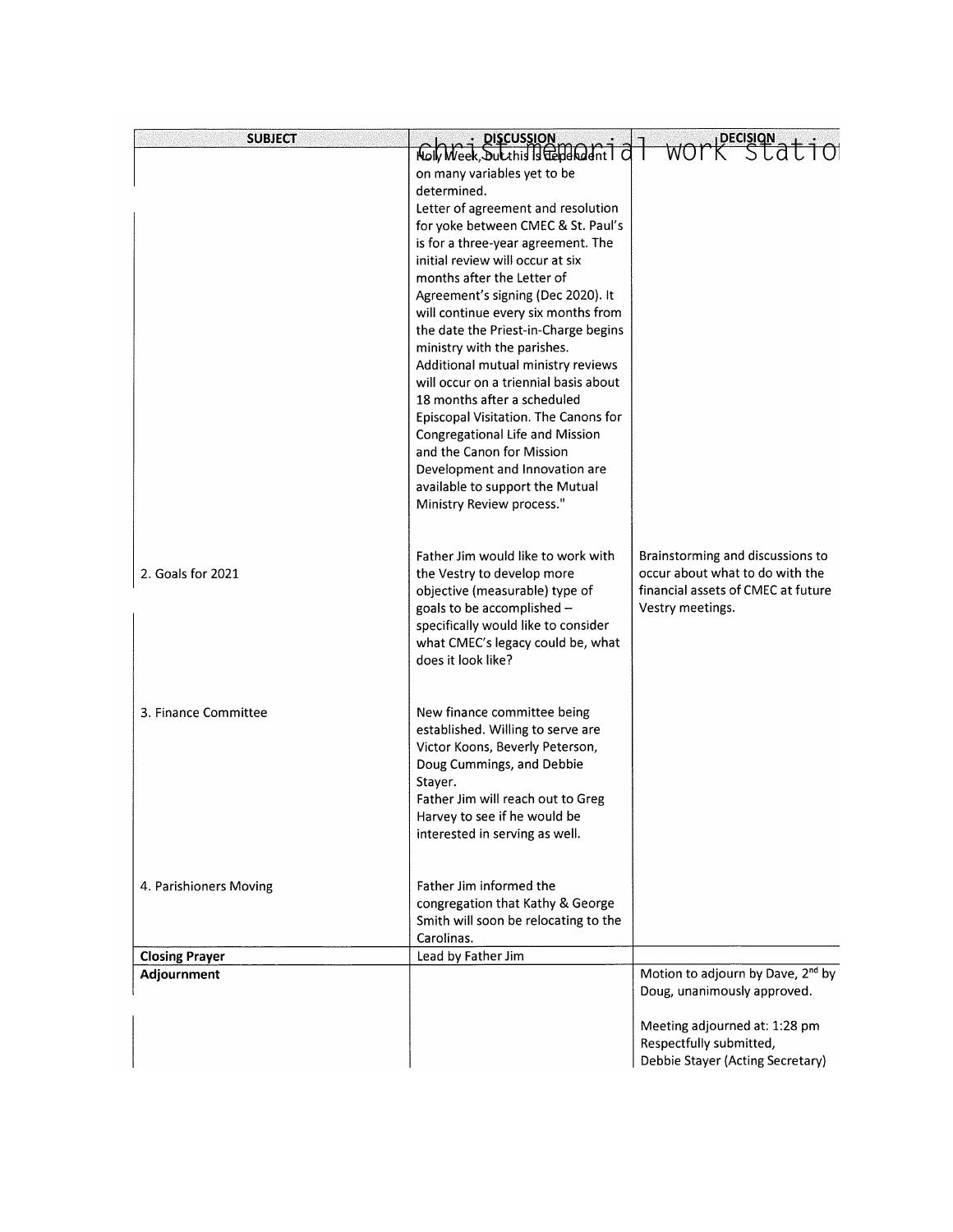

#### Priest -in-Charge's Report (2021)

*Now there are varieties of gifts, but the same Spirit; and there are varieties of services, but the same Lord; and there are varieties of activities, but it is the same God who activates all of them in everyone. To each is given the manifestation of the Spirit for the common good.* 

#### **(1 Corinthians 12: 4-7)**

2021 was a challenging year filled with many opportunities for learning. Most of the challenges we dealt with were driven by matters outside of our direct sphere of influence. Consequently, we had to adapt and re-adapt as best we could.

We began the year with COVID-19's presence still impacting in-person worship and meetings. At the time, I was splitting responsibilities between Christ Memorial and Saint Paul's. I learned quickly that striving to serve two pastoral sized congregations was more than fulltime work. Thankfully- throughout the year – both parishes were beyond fortunate to have The Reverend Deacon Jim Jenkins available. Deacon Jenkins was indispensable in terms of providing additional pastoral care and liturgical activities. I mentioned in my annual report that I was hoping for a viral vaccine and reassurances that we would be able to live into the fullness of our covenant relationships with Saint Paul's and the Diocese of Central Pennsylvania. We sought to accomplish these goals throughout the year.

My prayers for additional support and opportunities for greater mission outreach and congregational inreach were addressed in February. The diocesan bishop and her staff invited us to explore the possibility of calling a second priest into ministries in our midst. The Rev. Allison Carnahan was completing her requirements for ordination to the priesthood and needed a vocational placement. Moreover, the diocese wanted to place someone to be the sacramental leader for the Mission of the Resurrection in Mount Carmel. Negotiations began and included Allision's first visit to both congregations in February. All of these objectives would provide Allison tremendous opportunities for learning and responsibility in her initial priestly placement. Following much discernment and discussion, we laid out the following timeline:

1. Mid - late March Arrange weekend visit w/ Allison - (tour both congregational sites and Mission of the Resurrection, preach and serve at altar  $\omega$  CMEC and St. Paul's, tour St.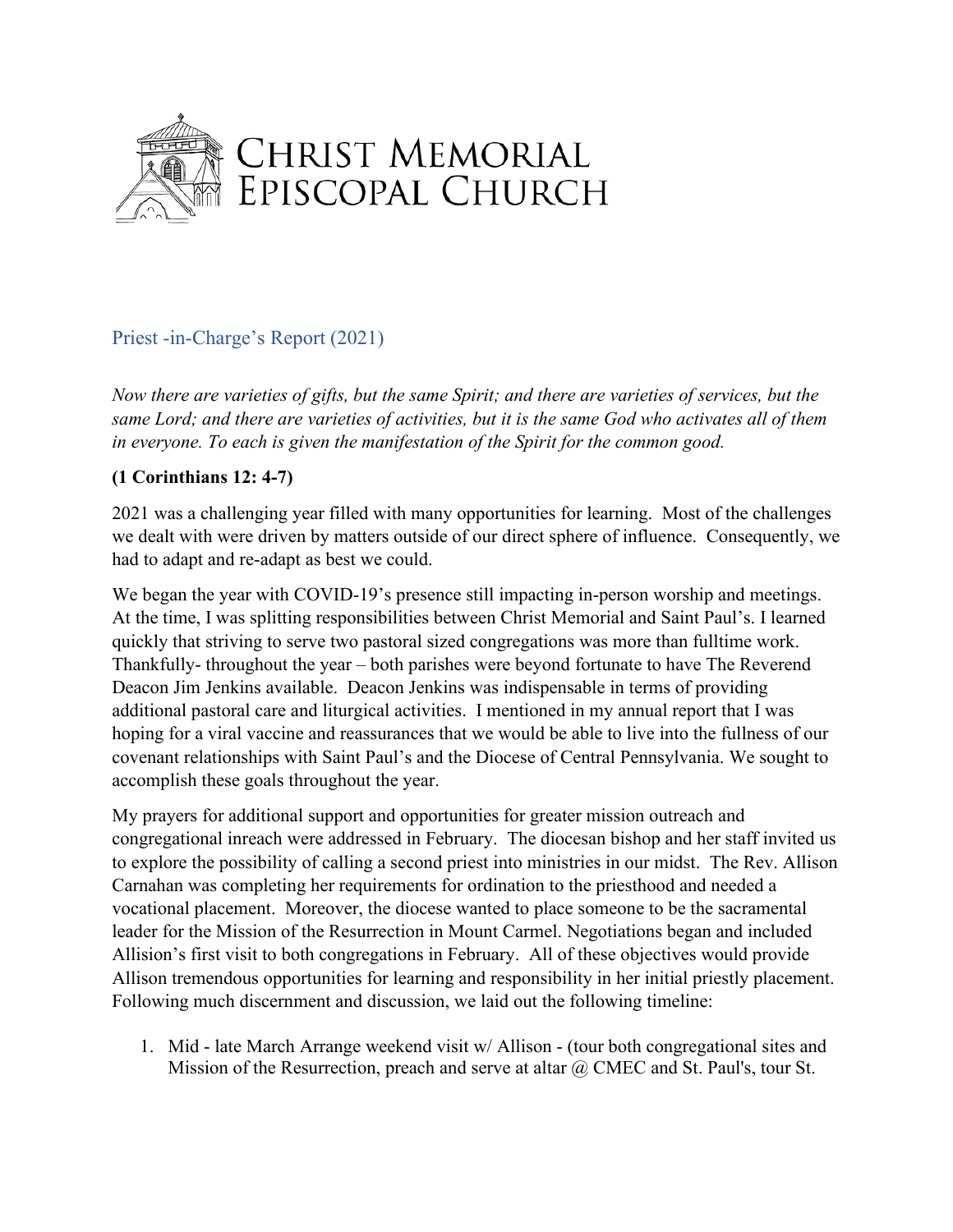Paul's rectory, explore Danville, Bloomsburg, and Mt. Carmel, interview w/ treasurers, members of the vestry, bishop's council).

- 2. Mid- late March Debrief curate candidate's visit with wardens and vestries.
- 3. Mid- late March finalize draft of Letter of Agreement (LoA)
- 4. April Vestry Meetings, approve resolution and LoA for curacy position.
- 5. Mid-late April Offer position and begin necessary negotiations.
- 6. Late April/Early May With agreement from all parties sign LoA
- 7. Early- Mid May -Proceed with necessary financial and canonical requirements
- 8. Early June Curate begins call in Susquehanna Convocation.

Meanwhile, we went through late winter and early spring by expanding our virtual worship offerings, continuing our special – event gift box deliveries, and living as a Christian Community when the Delta variant broke lose. Shaped by Faith activities were prompting further conversations between our committees and Saint Paul's leadership. Thus, the idea of creating linkages between the Diaper Bank and Saint Paul's Mission Outreach were of primary importance. The Shaped by Faith team also worked with other teams throughout the convocation. Holy Week was a time of experimenting with simulcasting worship as well as providing worship services in both locations. It wasn't easy and we learned much about how to best provide online worship while tending to the needs of the gathered in-person worshipping community too. And during this time, many of us received COVID-19 vaccines.

Allison and Russ Carnahan came to visit Christ Memorial in late April. We all got to meet them and the vestry along with Saint Paul's vestry interviewed her in a shared meeting. There was broad consensus to call her as Priest Associate. We expressly lived into the decision when Bishop Scanlan came for her Episcopal visit in May. Both parishes' wardens, Allision, and I vowed, with the gathered congregations' expressed support, that we would initiate a new ministry with one another. Saint Paul's and Christ Memorial's Hospitality Committees did an awesome job of planning and hosting a picnic following 10:30 worship. It was during this time too that the Mission Circle – an experiment in developing a team with members from both parishes responsible for being a "think tank" for shared ministries – began to take shape. We also celebrated one confirmation and one baptism in the spring. All of this was possible because the vestry – especially David Peterson – worked hard on developing our "return to worship" plan.

We went to a different type of rotational sequence for worship during the summer. We scaled back on the number of worship services we had  $(4 \rightarrow 2)$  with an early service at one location and a latter service at the other location. Then, with great joy, many of us attended Allison's ordination to the priesthood in August. She celebrated her first Eucharist the following Sunday – once again hospitality was superb! We witnessed this same sense of shared joy at our annual Labor Day worship and picnic – hosted by the Petersons this year.

During the summer, I started on a vocational project that I had wanted to complete for a very long time. I reached out to numerous scholars, priests, and colleagues to produce and deliver a 12-Episode podcast series on The Beatitudes. This was a labor of love involving numerous hours of recording, editing, and posting audio-visual training sessions. Beatitudes.Online became the home website for this series and I am quite satisfied with the work that we put into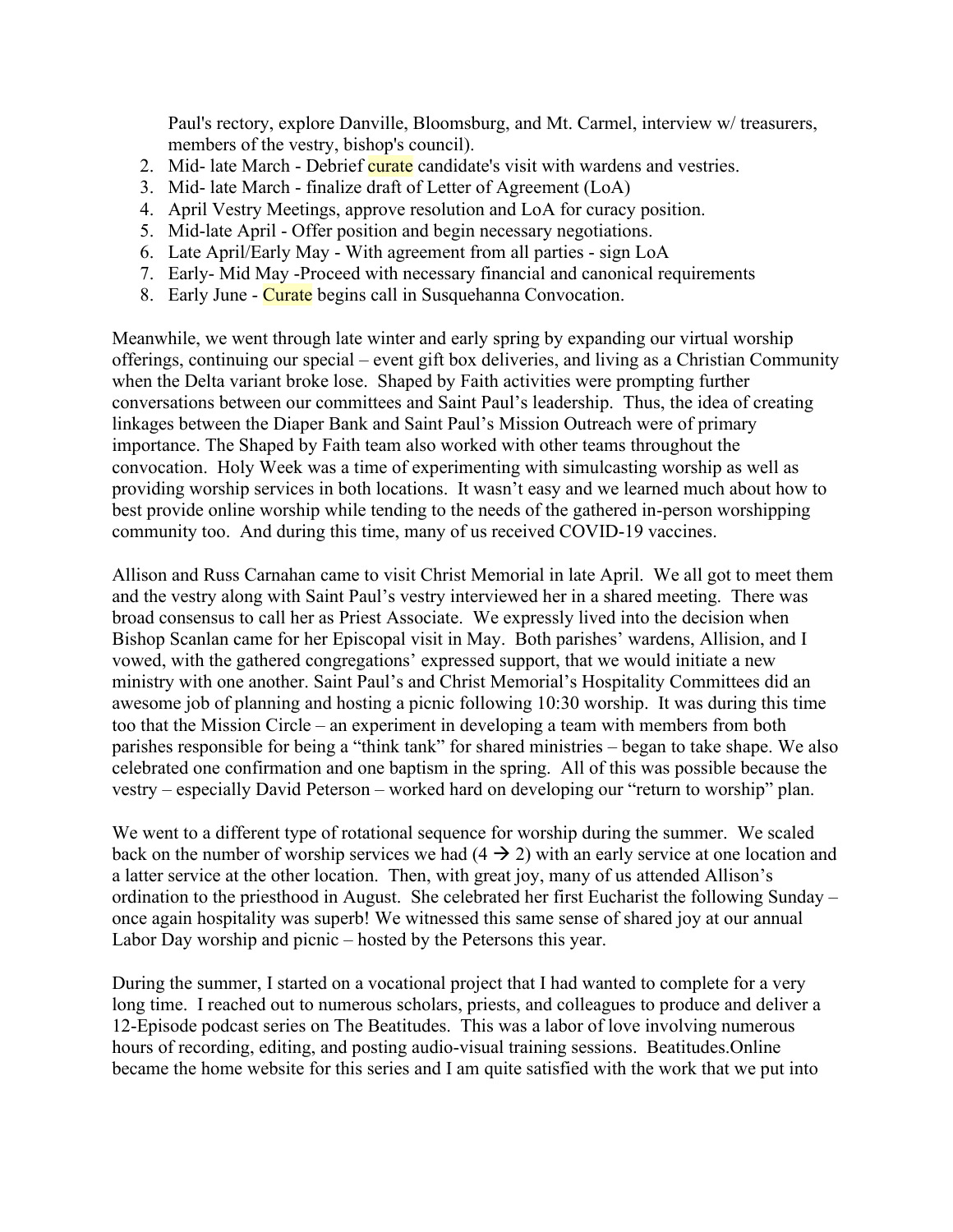the project. People from across the Episcopal Church and beyond listened to the podcasts and are now accessing the associated training materials and sessions.

Sadly, our plans for shared ministry with Allison have been delayed as she contracted the Corona virus in September. She sought initially to continue working and regrettably her health required that she access short-term disability insurance coverage beginning in November. This reality has led to difficulties, once again, in covering the two congregations' pastoral, liturgical, and administrative needs. I have worked very hard with both vestries to seek out mutually beneficial solutions. And, there are nights when I return to the rectory knowing that I have put in a full day's work. And, we have been resilient in continuing to make sure hospitalized people receive visits, prayer chains remain active, and our outreach programs such as the Trains Initiative and Diaper Bank have everything they need to thrive. We continue to have and use many gifts. You will read more in this report about the tremendous work your wardens, treasurer, vestry, and committees are accomplishing despite the obstacles they have confronted in 2021. Other highlights include supporting the grammar school's Trunk or Treat event as well as the Danville Halloween Parade. The Diaper Bank and Train programs stretch our presence and touch people's lives with grace and compassion.

I am especially grateful to everyone for their ongoing support and encouragement. Cindy Cornelison is an excellent administrator and choir director. Her presence in the office truly holds the place together. I am excited for the future with Allison once she regains her health. And no one is more important to accomplishing Christ Memorial's mission that Deacon Jenkins.

Sometimes "being Church" isn't all pretty and wrapped up in nice clean boxes of programs and celebrations. Sometimes, there's the nitty-gritty reality of living in the midst of a pandemic that rears its ugly presence when you think you've got everything solved. It is in such times, both good and bad, when we realize that we are connected members of Christ's body and we cannot accomplish the Gospel's work without one another.

Blessings along The Way, Jim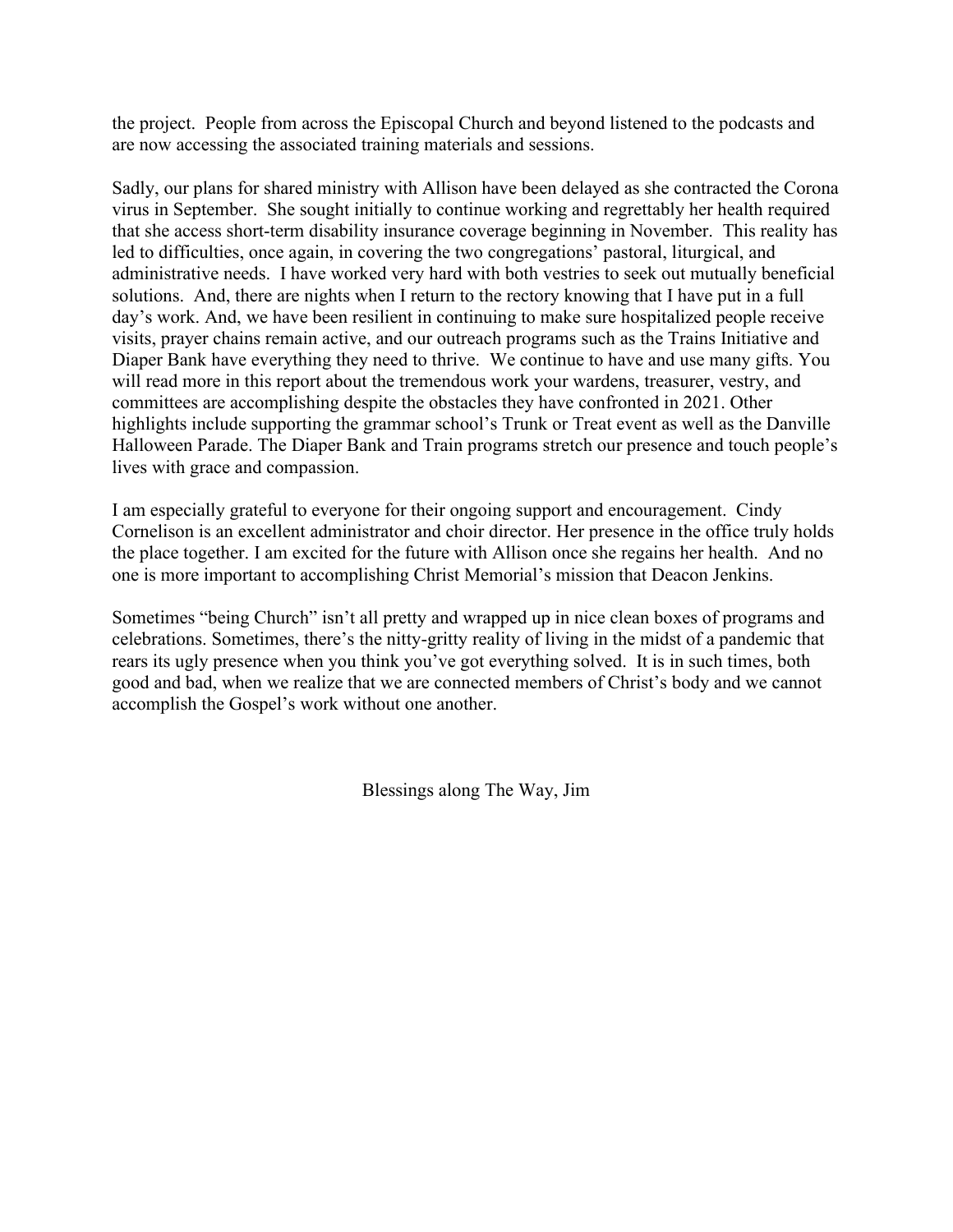

Priest Associate report for the Annual Meetings of the yoked congregations

What a year this has been!

On January 9, 2021, I was ordained as a transitional deacon at the Cathedral in Harrisburg.

On February 3, 2021, I had my first meeting with Jim via Zoom which was recorded so it could be shared with the vestries. I was immediately struck by the ease with which our conversation flowed.

On April 23-25 Russell and I came and spent the weekend. After meeting church members, vestry members and the fellow clergy, I told Russell that I truly felt called to this place at this time. He whole heartedly agreed.

We moved into our beautiful Rectory on May 14, 2021, which allowed me to begin to get both our home and my office organized so when I began on June 1, 2021, I could be focused on my ministry and the immediate needs of the churches, including the Mission at Mt. Carmel.

We were so blessed to have Bishop Scanlan visit on June 6, 2021. I cherish the photo I have with the Bishop, Father Jim, Deacon Jim and myself. The gathering on the lawn after the service was such a beautiful gift. It allowed me to begin to get acquainted with parishioners from both parishes.

During the following weeks, I was able to provide Pastoral Care visits to a couple of our members. I had the joy of blessing a home the week after my ordination for new members of St. Paul's. I also presided at a wedding for someone who grew up at the Mission.

During those early weeks I was invited to lunch by a couple of congregants and some of the fellow clergy in the Susquehanna Convocation. These were all educational and I felt so welcomed!

My ordination to the Priesthood was overwhelming particularly by the number of you who took the bus and those who participated in the service. Your presence truly touched me.

The celebration the following day on our lawn was such a gift, it was truly a glorious celebration, as was the incredibly sacred and beautiful gift of my green chasuble and stole made by Karen Jenkins and Gina Shahovskoy.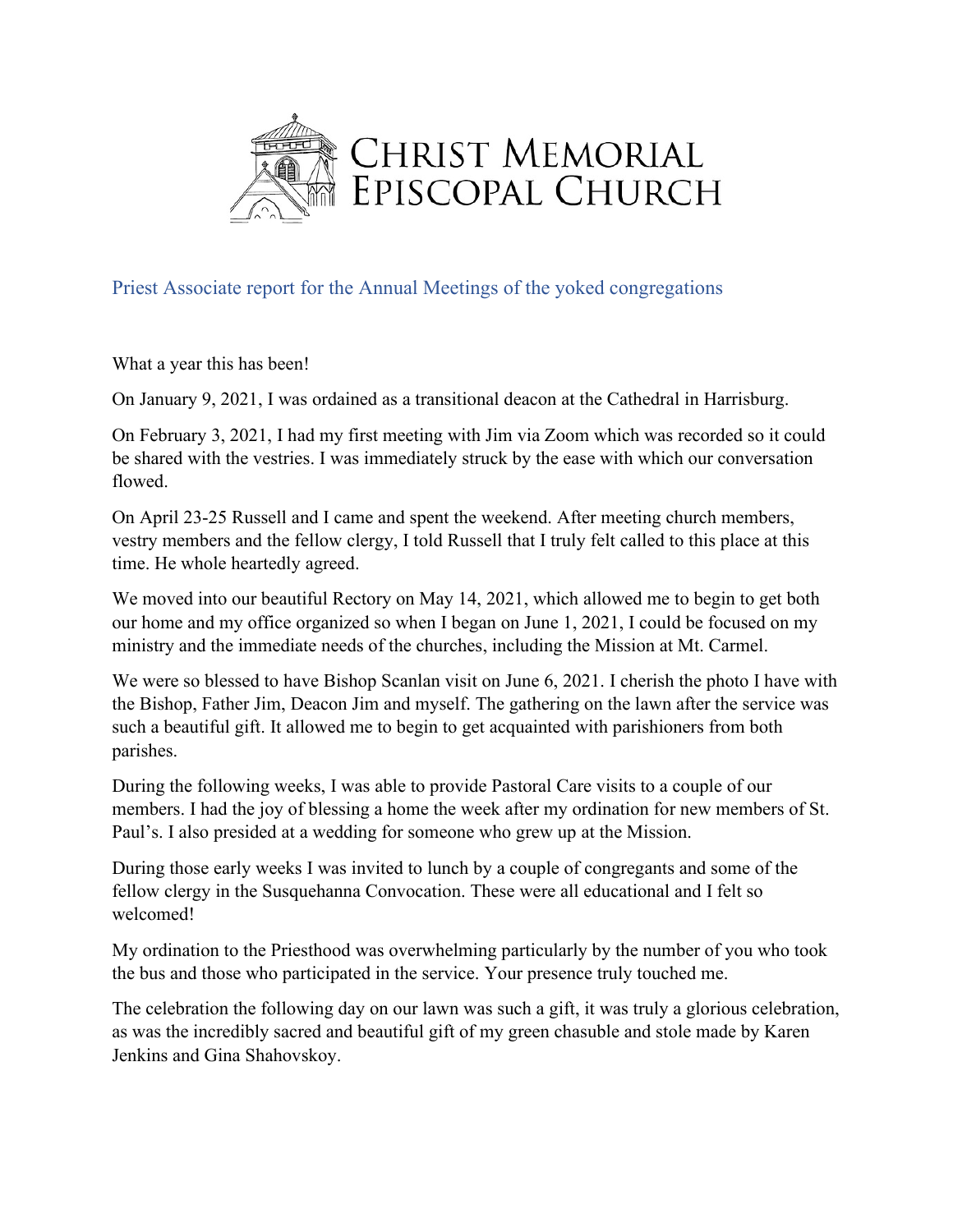During the following weeks, I attended the weekly leadership meetings with Father Jim and the wardens. I have found these to be educational and something I look forward to.

I also continue to be part of the Council of Trustees at the Diocese and take part monthly in the Vital and Effective Leadership, which Bishop Scanlan along with the Stevenson School for ministry has set up for new clergy. I was also honored to take part in the podcasts that Father Jim and Father Howie did on the Beatitudes.

On September 23, 2021, I was able to go to the fairgrounds to see the outreach St Paul's offers to the fair workers.

On September 29, 2021, I was diagnosed with Covid, and everything stopped. I had gotten two vaccinations, but because I was considered medical personnel as a hospice chaplain, I got my vaccinations in January and February. When I became ill it was just two weeks before they began to make the boosters available. Since it had been over six months since my vaccinations, it allowed me to have a "breakthrough" case of covid.

The love and wonderful food that has been provided by our congregations have been so helpful and we can't even express our gratitude for these gifts.

It was only after being diagnosed with Covid that I realized as a priest when you become ill, it affects life events of people. I was scheduled to lead a funeral for a family at the Mission, whom I had been caring for since I first began my ministry. I also had a baptism and a wedding scheduled. Gratefully, Father Jim was able to cover each of these events, but it was so hard not to be present with those families.

I pray each night that I will be able to return to the ministry to which God has called me. I am learning patience and acceptance, as these things are on God's time and not my own.

I pray for all of you each and every day, especially those on the prayer lists.

To say I am anxious to return to worship and to be present with you all is an incredible understatement!

As some of you saw, I attempted to attend the service on Christmas Eve with our family. This was the first Christmas we had all been together since 2013. Unfortunately, after 20 minutes of the beautiful Choral Prelude, our son and future son-in-law escorted me home. I wanted to be there so very much. The music I was present to hear fed my soul in ways I can't even express.

I am so profoundly grateful for my call to serve St Paul's, CMEC and the Mission. I remain assured that my return will come. After seeing doctors this week, I am even more hopeful that my return will be sooner rather than later in the year.

My love and Russell's love are with you all as we begin a new year together.

Blessings,

Mother Allison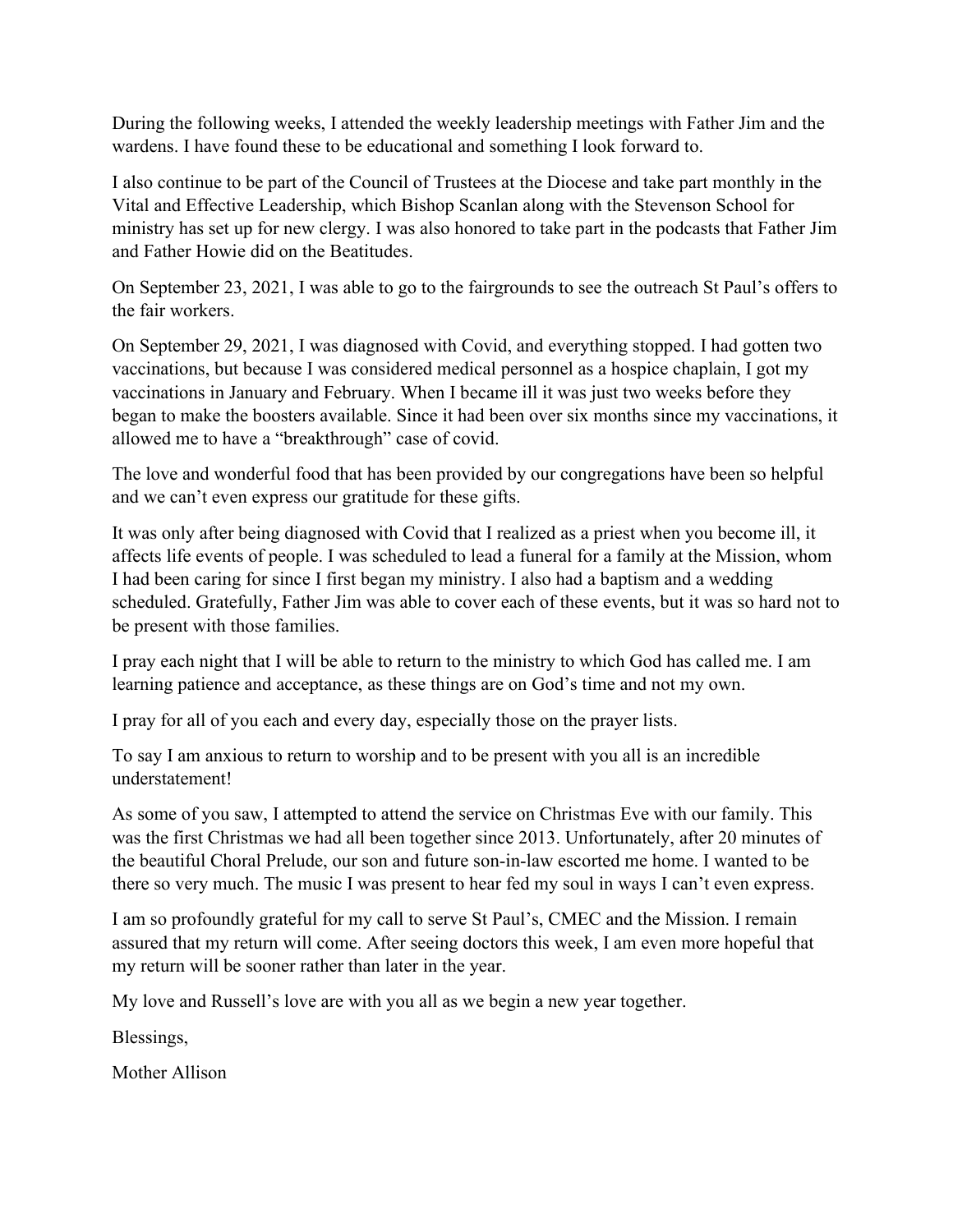

#### 2022 Annual Meeting Senior Warden's Report

Once again, I begin my report with "Oh what a year",

First, we continue to deal with Covid 19 and the variants. Every time we go back to in-house service, we find that we must once again modify our practices. The one thing we have going for us is the upgraded camera system. We are now able to produce much better broadcasts, we do however need a few more "Producers". It's not a hard or difficult job once you learn the program and its features. Besides some software glitches (corrected) the most challenging is when Father Jim decides to wonder outside the camera range.

The next big thing was the Yoke with St. Paul's Bloomsburg. We officially began in November of 2020. This first full year has been a learning process for both Church's. In order to help this process along there are weekly "leadership" meeting with both senior wardens, Father Jim, and Mother Allison. We also have established a schedule for joint vestry meetings. A schedule has been established that would allow both churches to have 2 Communion services most Sundays. However, due to unforeseen circumstances we have temporally suspended this schedule. Hopefully we will return to it soon. There is still a lot of work to be done, but with the relationship that has developed we should be able to work through any issues that may develop.

Shaped by Faith continued this year. It has developed into each parish having a "pitch", which is a project that they want to undertake along with other parishes. Our "Pitch" is to expand our diaper bank. This had already begun with both Lewisburg and Sunbury. Both of these parishes have expressed an interest in expanding. The Mission in Mt. Cameral has also expressed an interest. I have backed off a leadership role somewhat, Erin Ryan has really stepped up to work with everyone. A big **THANK YOU** Erin!

A few other events of note were the "Trunk or Treat" held at the Primary School, what a Blast! Father Jim, Beverly and I had a great time. Thank you to everyone that supplied the candy. We are looking forward to doing it again this year.

The biggest challenge this year seems to be communications. We try to put out as much information as possible via Facebook and E-mail, but there are still folks that don't get the message, we need to find a way to overcome this. Remember communications is a 2-way street. We are also working with St. Paul's in an effort to share information, this could include a shared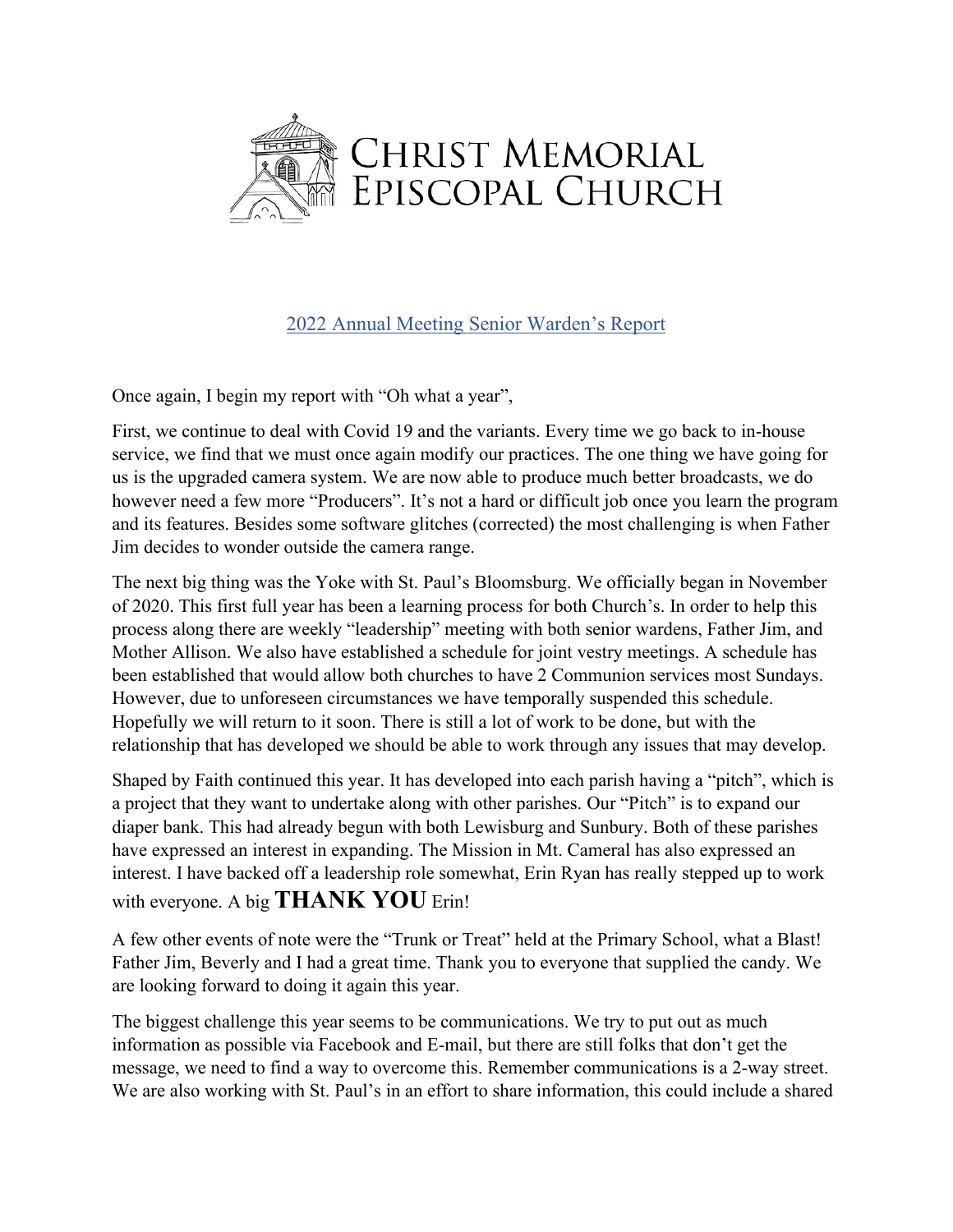newsletter, or sharing our individual newsletters. Any input on enhancing communications would be greatly appreciated.

I wish to thank the vestry members for being a real "Team" working together in the best interest of our church.

WOW……all this and I have agreed to stay on for another year as your Senior Warden. In accordance with the by-laws this will be my last year on vestry.

Respectfully submitted:

David N. Peterson III (Electronically signed)

David (Dave) N. Peterson III



#### Altar Guild 2021 Report

I am so grateful for the members of the Altar Guild who serve with faithfulness, devotion, and dedication. Thank you.

Unfortunately moves out of the area, work schedules, etc. have caused a few of those dedicated members to no longer be available for Altar Guild. I would like to encourage anyone interested to contact Father Jim or myself. We would be happy to answer your questions regarding this important ministry.

I want to thank Father Jim for his guidance and support throughout the year.

Respectfully submitted, Pam Kanaskie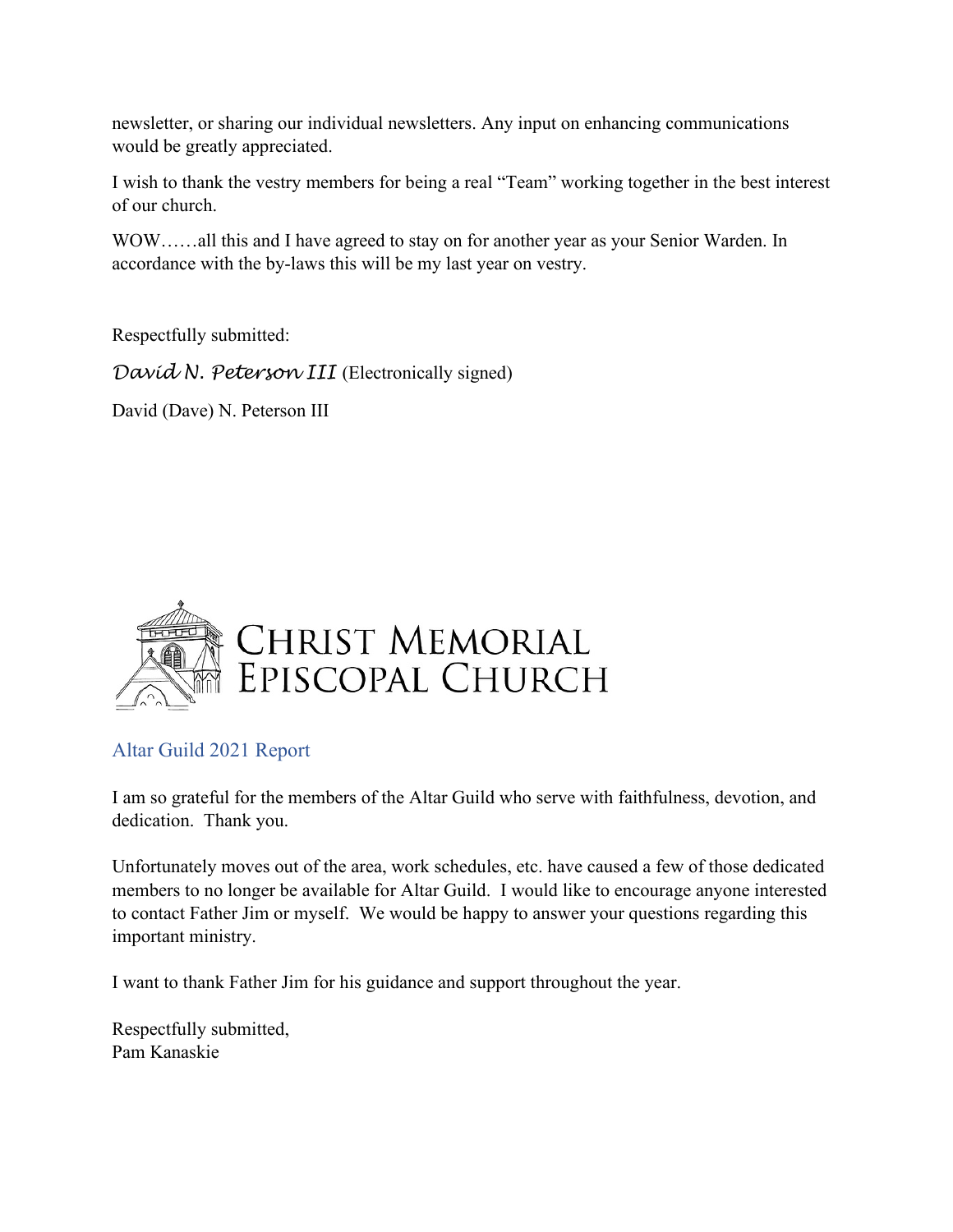

#### Cemetery Report

For 2021

We have not sold any new plots this year.

We had 1 internment.

We have contracted to have the wrought iron fence repaired and repainted. This work is continuing. The sections that have been completed looks great. Project should wrap up shortly. This projected is being funded from the Cemetery Trust Fund.

We have also contracted with an engineering firm in an effort to locate available/unsold plots. This project has turned into a real undertaking (no pun intended). There are plots being found that are not in accordance with the existing plot plans. Some are even located on the 'carriage road". This project is going to take a lot longer than anticipated. This project is also being funded via the trust fund.

Our long time caretaker has retired and we have contracted with Impressions Lawn Care and Landscaping, who is doing an outstanding job.

I must note my appreciation to the chairpersons before me.

Respectfully submitted: Beverly M Peterson Beverly M. Peterson, Committee Chair (Electronically signed)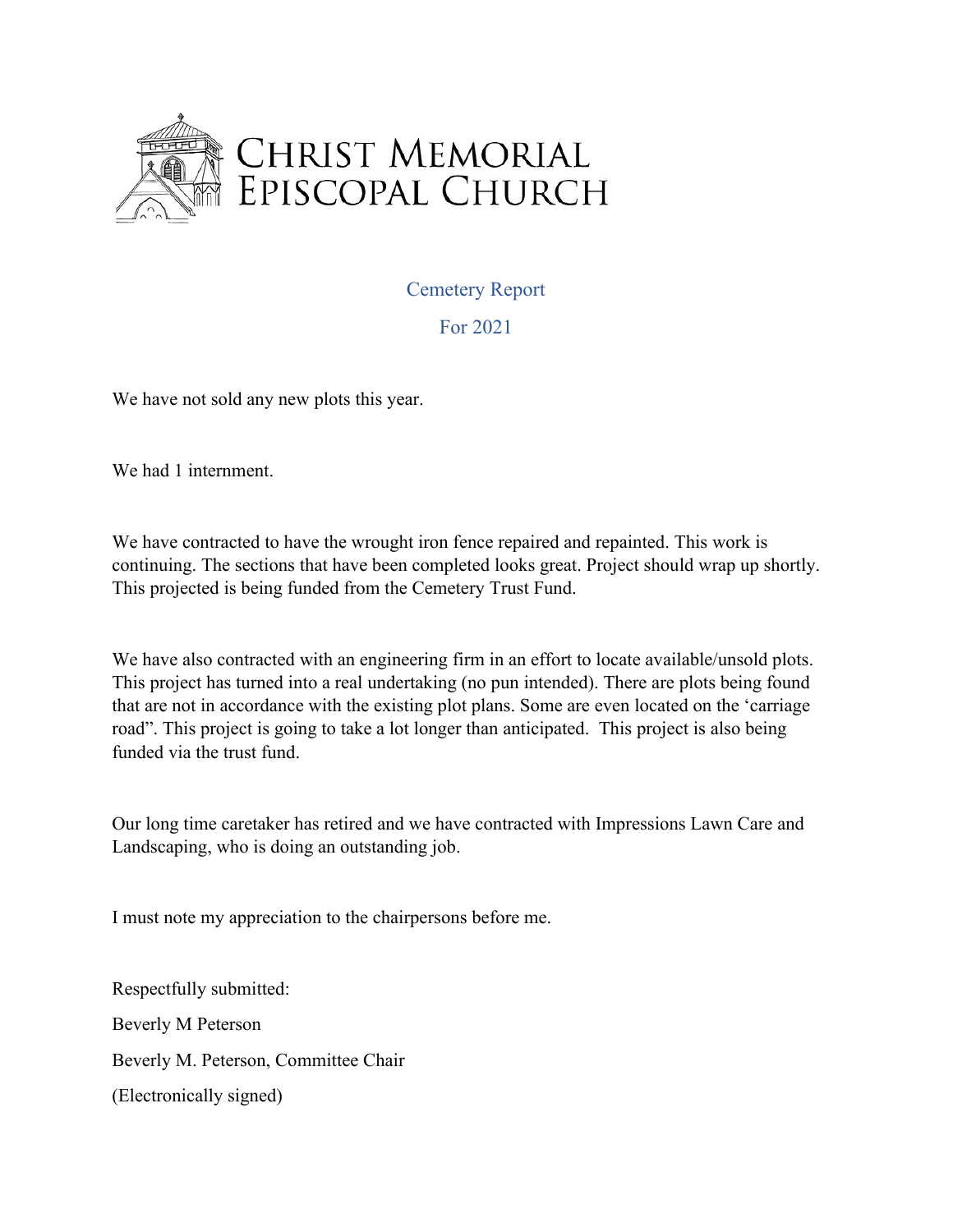

#### Choir Director's report

It has been a challenging year to hold choir with COVID in our midst. Invitations for past choir members have gone out periodically throughout the year. Some have declined to participate due to the pandemic as well as other factors such as personal health or scheduling. Many thanks go to the Jenkins family for their participation and loyalty to our music program. We had the "Karen and Cindy Show" on a lot of Sundays.

Since last spring, we have not had a permanent organist at Christ Memorial. The contract has ended between the Church and Billie Blakeney. We wish Billie all the best. Since then, we have been using the digital organ for hymn singing in church.

Upon several occasions, members of St. Paul's choir have boosted our choir. They have joined us last Easter, on the Bishop's visit for Baptism and Confirmation, as well as Christmas Eve. We have also welcomed Mark O'Hearn at the organ bench, as well. We are truly blessed with their gifts of music whenever they join us.

My hope is that in the near future, we can rebuild our music program at Christ Memorial. First, we need to procure an organist. The next and very important step is to reach out to former choir members to sing with the choir. If we have a few more members, we can sing anthems that are available in the music library.

Respectfully submitted

Cynthia Cornelison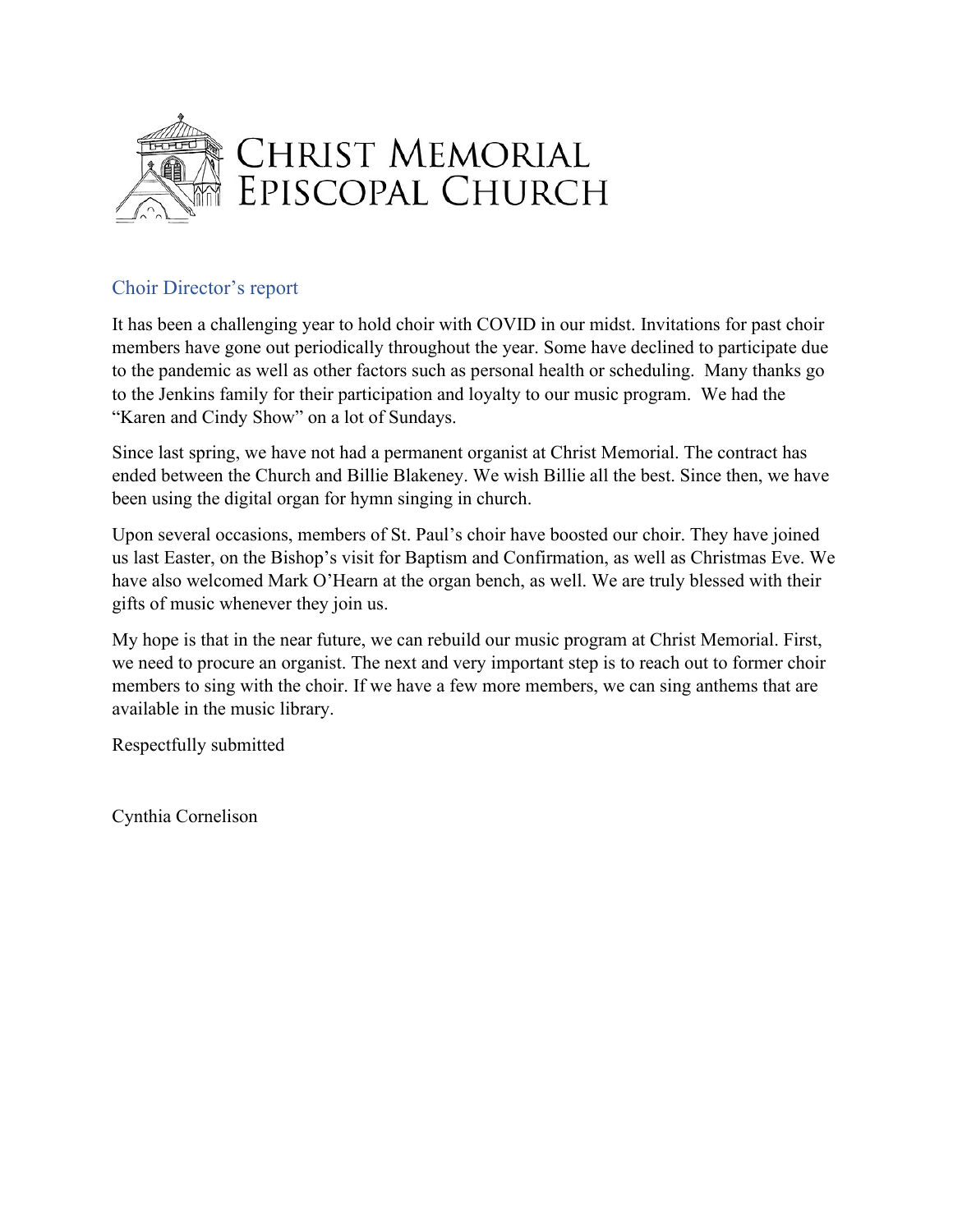

#### Diaper Bank Report 2021

By the Grace of God, we were able to continue to serve an average of 58 families per week during the Covid Epidemic. We held and continue to hold the Diaper Bank outdoors with minimal contact between volunteers and guests. We give out approximately 100 diapers per baby at each session. Sessions are held the second Saturday of each month.

We again purchased a tractor trailer load of diapers at a 40% discount from retail prices through Sabra Enterprises. Bruce Banasky has been our contact person for the past 9 years. He is semi retired but still finds ways to help our Diaper Bank Bruce suggests that ordering from Walmart will give us fairly good prices. He will continue to arrange bulk deliveries for us as long as he is able

Volunteer hours: approximately 1000 for the year.

We support the efforts of St. Matthews, Sunbury and St Andrew's Lewisburg in their diaper giveaway.

We support the GateHouse, Community Service Organization and Free2Be Mom (a Geisinger program for addicted moms)with diapers as needed.

Many of our guests continue to bring clothing and other baby items to share with others.

Ray and Stacey Kacyon provide 50 packs of wipes for each session.

Missions and Outreach provided some pantry items and Weis gift cards for our guests.

We had a fundraising booth at the Danville Summer Fling Festival.

We received grant money from Geisinger Foundation and Danville Area Community Foundation. We received donations from Trinity Lutheran Danville, Mooresburg Presbyterian, and First Baptist of Danville well as many community individuals. The church has now taken over our checking account and the church treasurer may have more updated information regarding contributions.

Goal: Continue to provide diapers and other items as available to our brothers and sisters in need. We will attempt to give the love of Jesus to all as we do this.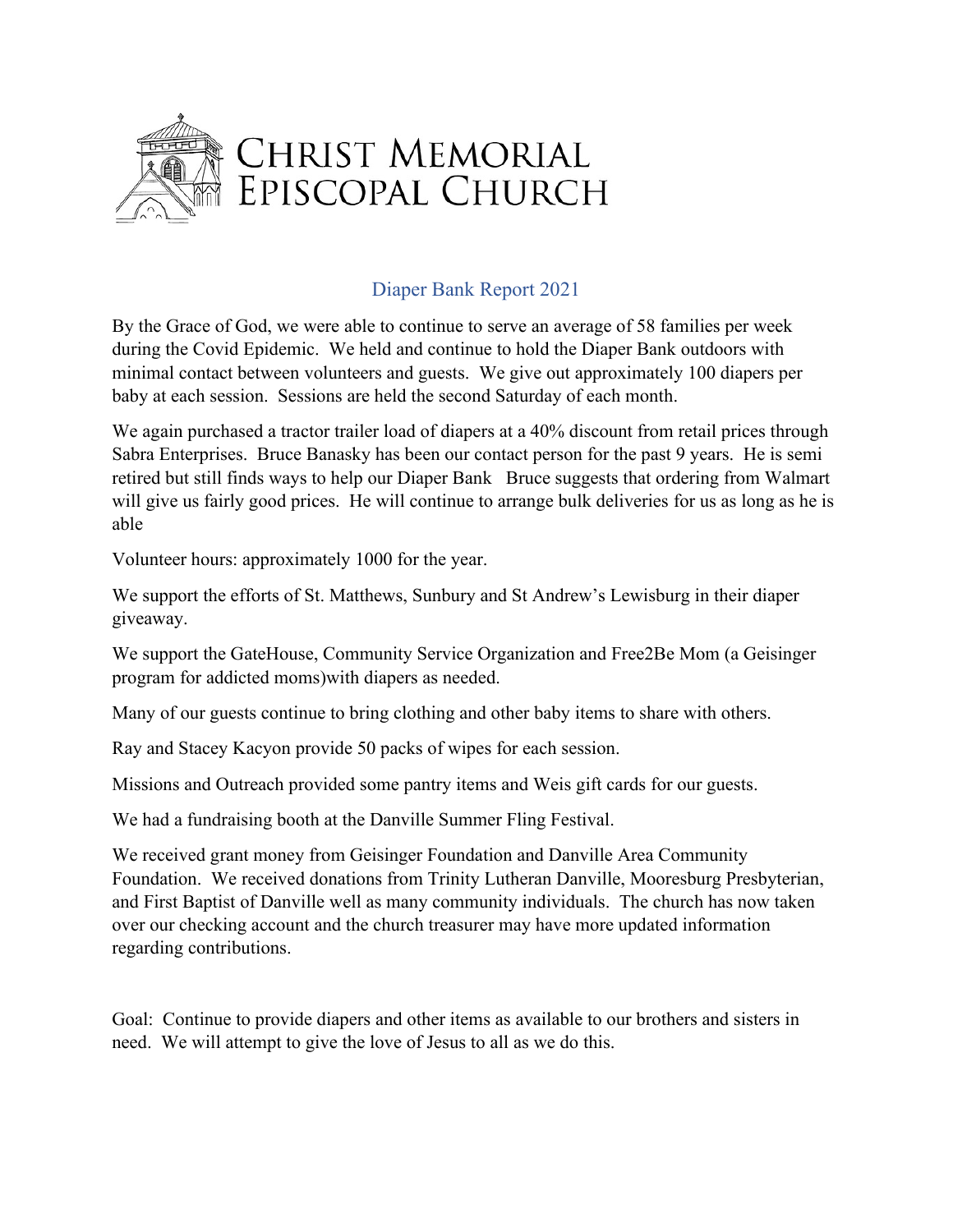Susan Nunan, Diaper Bank Coordinator



#### Hospitality Committee:

We are returning, slowly, to church activities.

In the past year: we co-hosted (with St Paul's) a picnic for the Bishop visit, luncheon in honor of Allison, Memorial service luncheon, and have provided numerous meals for shut-ins. I appreciate everyone who prepared & helped serve food! Hoping we can enjoy more fun/fellowship in 2022!

Also: Approximately 35 greeting cards were mailed over the past year, for various reasons.

Thank you!

Robin Kessler



#### Outreach Committee Report

Mary Altenbach: Chairperson

As we faced another challenging year, we were able to reach out to our community through monetary support for the following ministries:

- Feed a Friend
- Good Samaritan
- Danville Christmas Tree
- Episcopal Relief and Development
- Provide financial aid to assist individual living on their own
- Prison Garden
- Heifer International
- Episcopal Migration Ministries
- Shiloh United Church of Christ for the Food Bank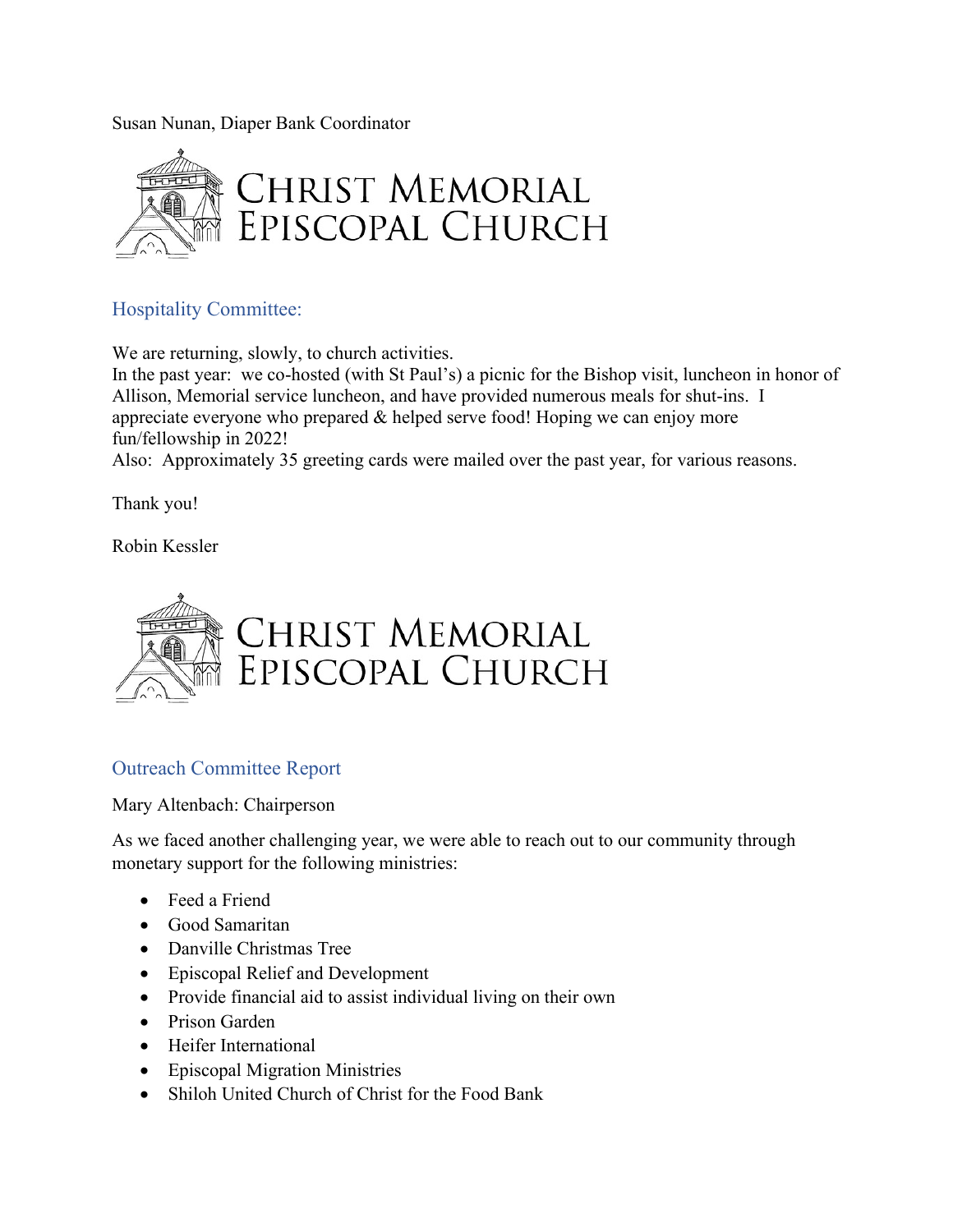- Sponsor two individuals to attend Financial Peace University
- Distribute Weis gift cards throughout the year
- Pressure wheelchair cushion purchased for wheelchair bound individual
- Diaper bank purchase
- Fairground ministry St Paul's

I know there was a lot of outreach that occurred outside of the monetary support and I want to thank everyone for all they do throughout the year.

I pray that this year we will be able to continue reach out to our community both through monetary as well as personal ministries.



#### Christ Memorial Episcopal Church Treasurers Narrative Report For 2021

After the difficulties of 2020, 2021 has been a little less difficult to deal with from a financial perspective. Overall, the church is not struggling financially. We are spending less than we are taking in, although giving is still down quite a bit from when the pandemic began. Smaller worship crowds continue to impact non-pledged and loose plate giving. The Cemetery Fund returned lower than budgeted income due to the work on the Cemetery fence and survey. That should not continue into 2022.

As Cindy has taken on more responsibilities, I have stepped back from the day-to-day bill payments and deposits. I still handle many of the payments that are unusual, but most of the bills that are standard, such as utilities, are handled by Cindy. I continue to monitor the bank accounts, make reports, balance the accounts and handle the monthly payroll.

We have responsibility for handling the payroll for both priests, due in part to the Church Pension Group not allowing parishes to split payments if they are sharing a priest. Because of that, we are reimbursed by St. Paul's and the Diocese for their portion of the pay and benefits for both. Due to the that, while Mother Allision is on short-term disability, we receive the payments that cover the majority of her employment costs, and we continue to pay her regular salary and benefits.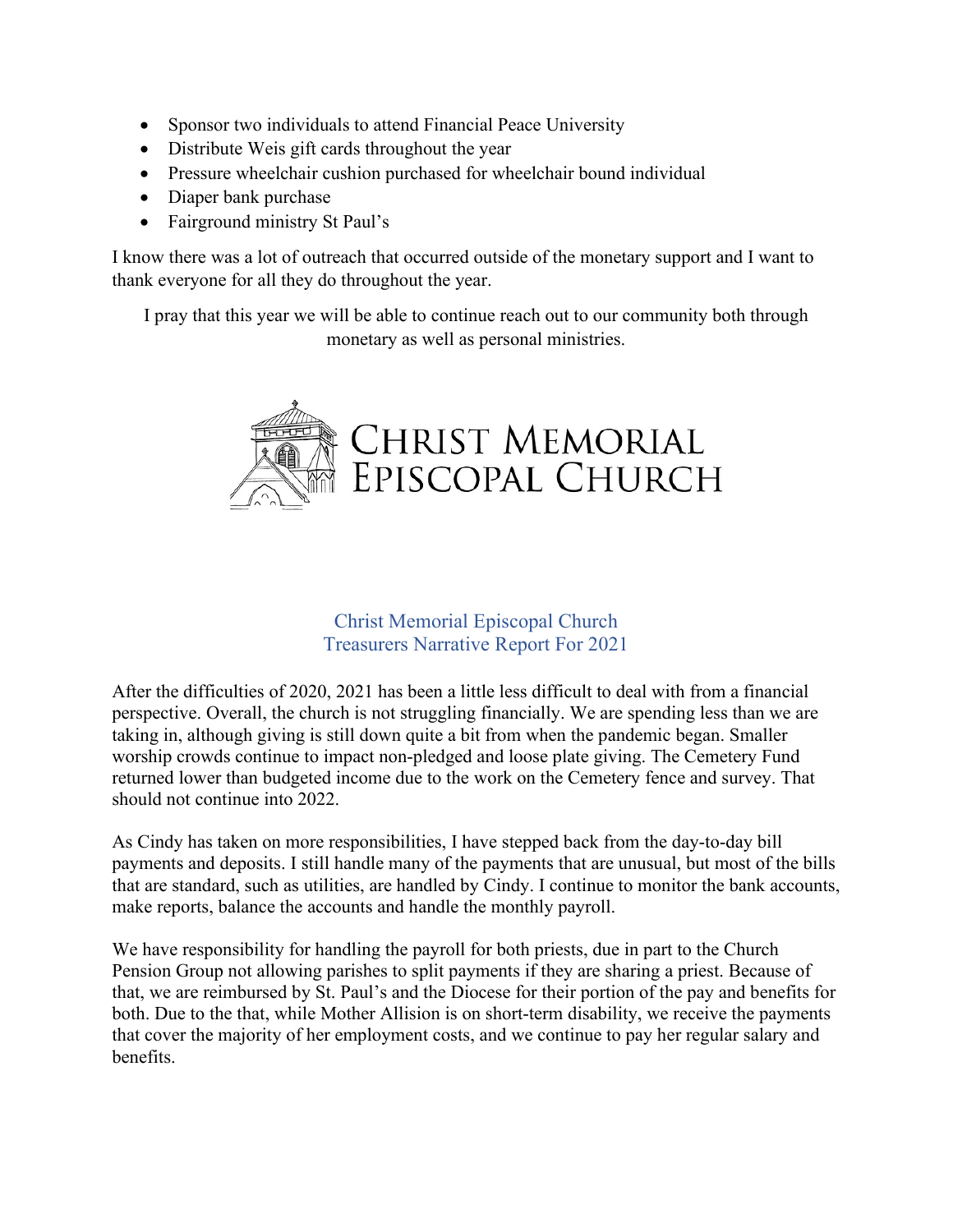The only major difference in our year-to year finances was the opening of an account with the Episcopal Church Foundation (ECF), an investment vehicle open to congregations and diocese of the church. We had a sizable amount of money in our savings account, and the vestry asked the Finance Committee to investigate our options for a fund that met Environment, Social Responsibility and Governance (ESG) criteria for a more socially responsible investment. This means that the fund evaluates companies on their environmental footprint, use socially responsible operating methods and ensuring that their corporate governance is diverse and representative. This weeds out companies that operate using fossil fuels, are arms manufactures and other industries that significantly damage the environment or society. After investigating several options, we found the ECF had the best mix of low investment costs, potential returns and ESG fund availability. We opened an account and transferred \$150,000 into the account. We have no immediate plans to draw on the investment for income.

Looking to the next year, our financial outlook is quite good.

Respectfully Submitted by

Douglas Cummings

#### **Christ Memorial Episcopal Church**

#### **Year End Financial Position**

#### **As of December 31, 2021**

| Assets                                         | 2021           | 2020           |
|------------------------------------------------|----------------|----------------|
| Cash and Cash Equivalents                      | \$33,647.72    | \$11,500.01    |
| Money Market Savings Account                   | \$171,478.87   | \$318,704.91   |
| Land Buildings and Equipment                   | N/A            | N/A            |
| Long Term Church-Controlled Investments        | \$588,409.90   |                |
| J&J Financial                                  | (11/21)        | \$528,240.10   |
| LTC-CI Episcopal Church Foundation             | \$148, 143.18  |                |
|                                                | (11/21)        | $\theta$       |
| Cemetery Trust Fund (Managed by Fulton Bank)   | \$2,867,331.13 | \$2,560,166.26 |
|                                                | (11/21)        | (11/20)        |
| Central Susquehanna Community Foundation Funds |                | \$1,841,063.00 |
|                                                | \$2,204,652.29 | (06/20)        |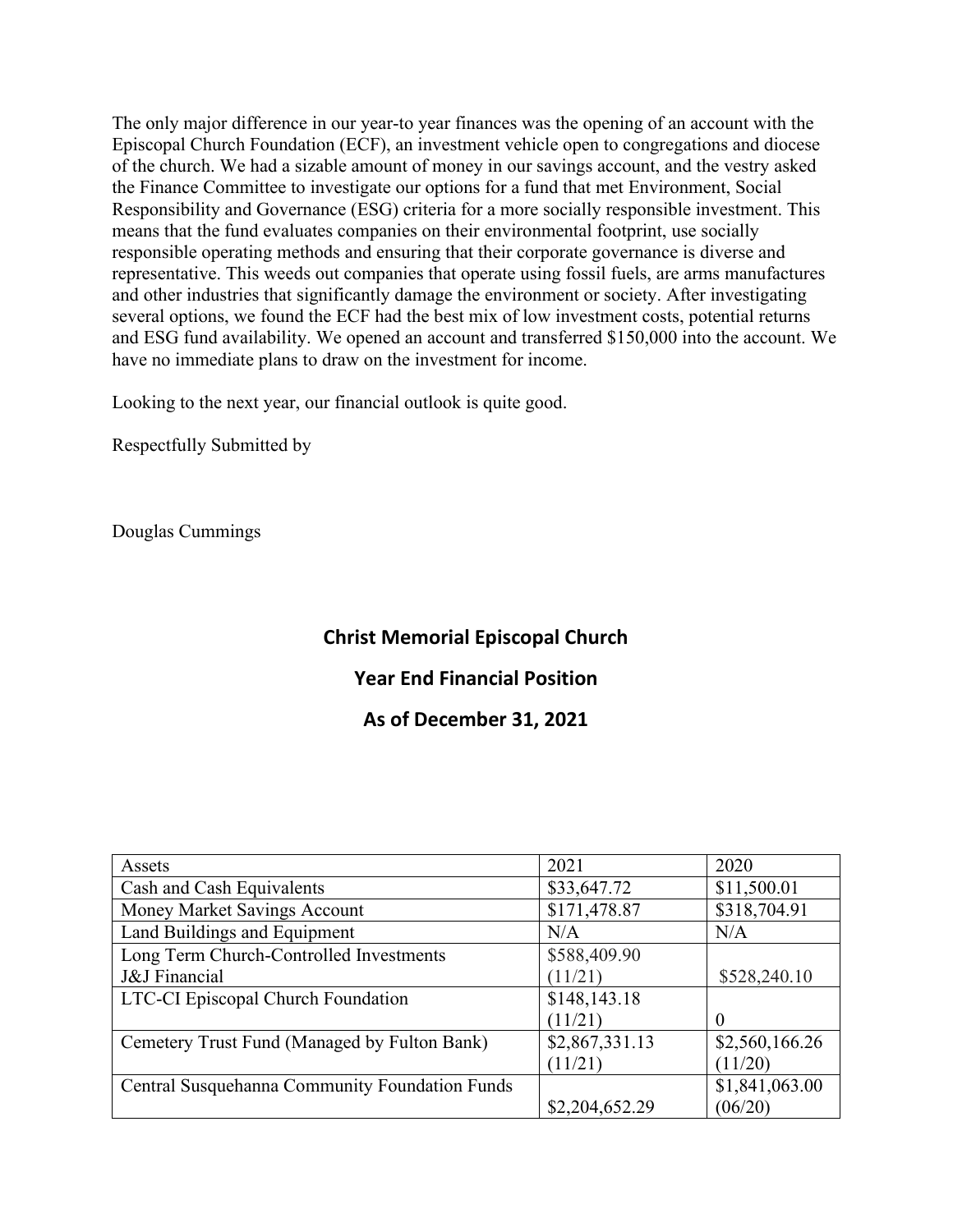| <b>Total Assets</b>                              | \$6,013,663.09 | \$5,259,674.28 |
|--------------------------------------------------|----------------|----------------|
|                                                  |                |                |
| Liabilities                                      |                |                |
| Income Tax Receipts due to State and Federal Gov | \$0            | \$2,948.58     |
|                                                  |                |                |
| Net Assets                                       |                |                |
| Total Assets – Liabilities                       | \$6,013,663.09 | \$5,256,725.70 |

### **Christ Memorial Episcopal Church A Statement Of Activities For The Year Ended December 31, 2021**

#### **Revenues and Gains:**

| Contributions                                   | \$44,526.11. |
|-------------------------------------------------|--------------|
| Long Term Church-Controlled Investments         | \$12,000.00  |
| Cemetery Trust Fund (Managed by Fulton Bank)    | \$65,401.11  |
| Central Susquehanna Community Foundation Funds  | \$80,600.00  |
| <b>Trust Funds</b>                              | \$54,530.85  |
| Other                                           | \$698.96     |
| Diaper Bank Contributions                       | \$9,582.50   |
| Total Revenues and Gains:                       | \$267,339.53 |
| <b>Expenses and Losses:</b>                     |              |
| Diocese Fair Share                              | \$44,503.56  |
| <b>Outreach Giving</b>                          | \$31,927.05  |
| Priests Salary and Benefits (including Rectory) | \$67,784.67  |
| Non-Rector Employees                            | \$30,031.72  |
| Maintenance, Upkeep, Insurance and Office       | \$59,965.62  |
| Other Program Expenses                          | \$10,799.26  |
| Total Expenses and Losses:                      | \$245,011.88 |
| <b>Net Gains (or Losses)</b>                    | \$22,327.65  |
|                                                 |              |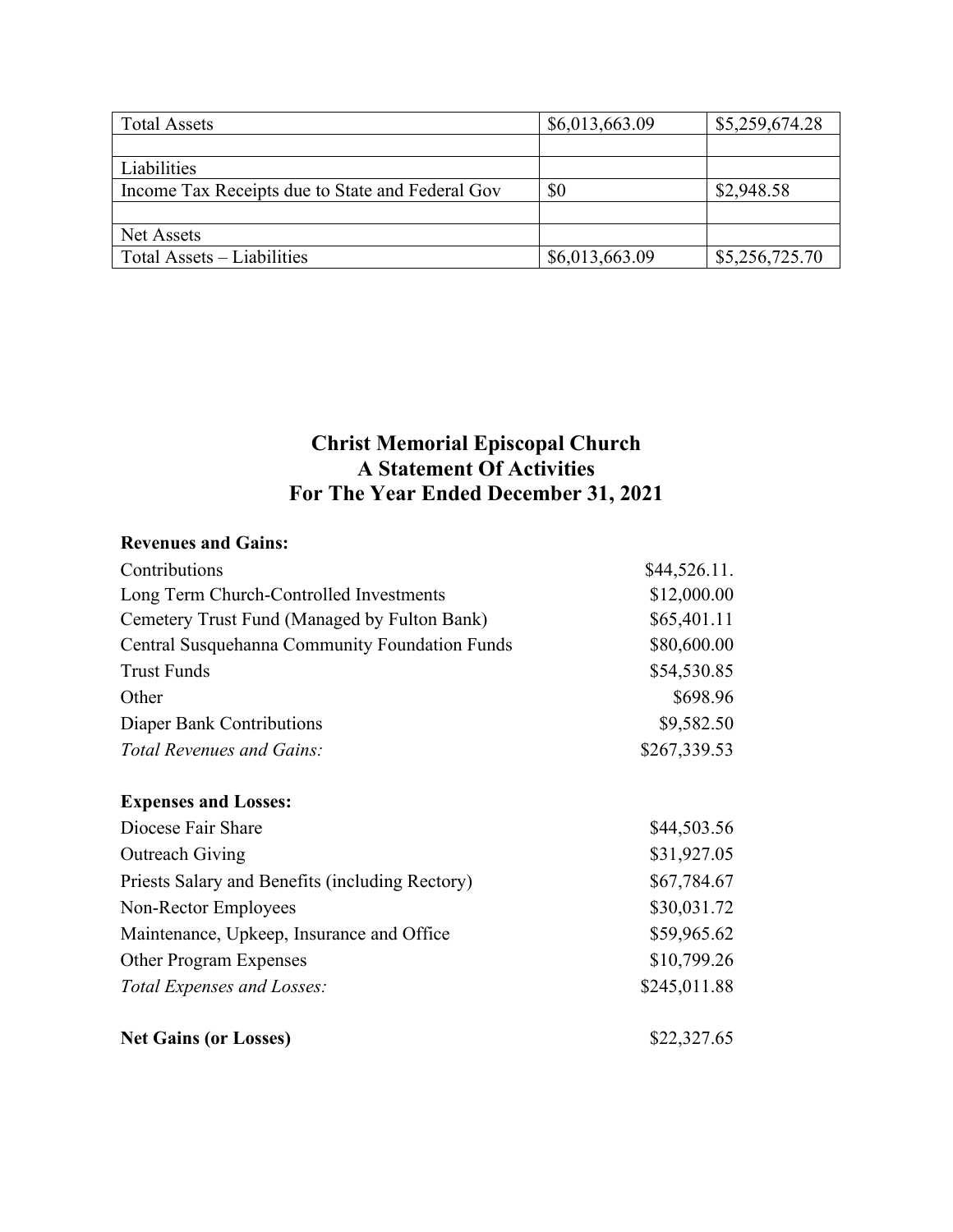## **Christ Memorial Episcopal Church**

## **Church Budget**

|                                     |             | Actual 2021 |               |       |
|-------------------------------------|-------------|-------------|---------------|-------|
| <b>EXPENSES</b>                     | 2021 Budget | (12/21)     | 2022 Proposed |       |
| <b>Bus</b>                          |             |             |               |       |
| <b>Church Expenses</b>              |             |             |               |       |
| <b>Capitol Projects</b>             | \$10,000.00 | \$16,099.00 | \$15,000.00   |       |
| <b>Community Room Supplies</b>      | \$500.00    | \$446.67    | \$500.00      |       |
| Electric (office/church)            | \$6,500.00  | \$5,522.56  | \$6,500.00    |       |
| Garbage                             | \$450.00    | \$407.00    | \$450.00      |       |
| Gas (heat office/church)            | \$5,000.00  | \$4,825.54  | \$5,000.00    |       |
| <b>Maintenance and Repairs</b>      | \$7,500.00  | \$11,635.08 | \$7,500.00    |       |
| Memorials                           | \$0.00      | \$0.00      | \$0.00        |       |
| <b>Pledging Envelopes</b>           | \$250.00    | \$0.00      | \$250.00      |       |
| <b>Sexton Supplies</b>              | \$2,000.00  | \$1,957.42  | \$2,000.00    |       |
| <b>Diocese Commitments</b>          |             |             |               |       |
| <b>Convention Fees</b>              | \$1,000.00  | \$0.00      | \$1,000.00    |       |
| <b>Fair Share</b>                   | \$44,503.56 | \$44,503.56 | \$33,006.00   |       |
| Diocese Commitments-other           |             | \$30.00     |               |       |
| <b>Non-Clergy Part Time Payroll</b> |             |             |               |       |
| Choir Director                      | \$9,004.26  | \$9,004.32  | \$9,490.49    | 5.40% |
| <b>Office Secretary</b>             | \$10,000.00 | \$6,795.00  | \$10,000.00   |       |
| Organist                            | \$11,845.00 | \$4,950.00  | \$11,845.00   |       |
| Sexton                              | \$7,500.00  | \$7,500.00  | \$7,905.00    | 5.40% |
|                                     |             |             |               |       |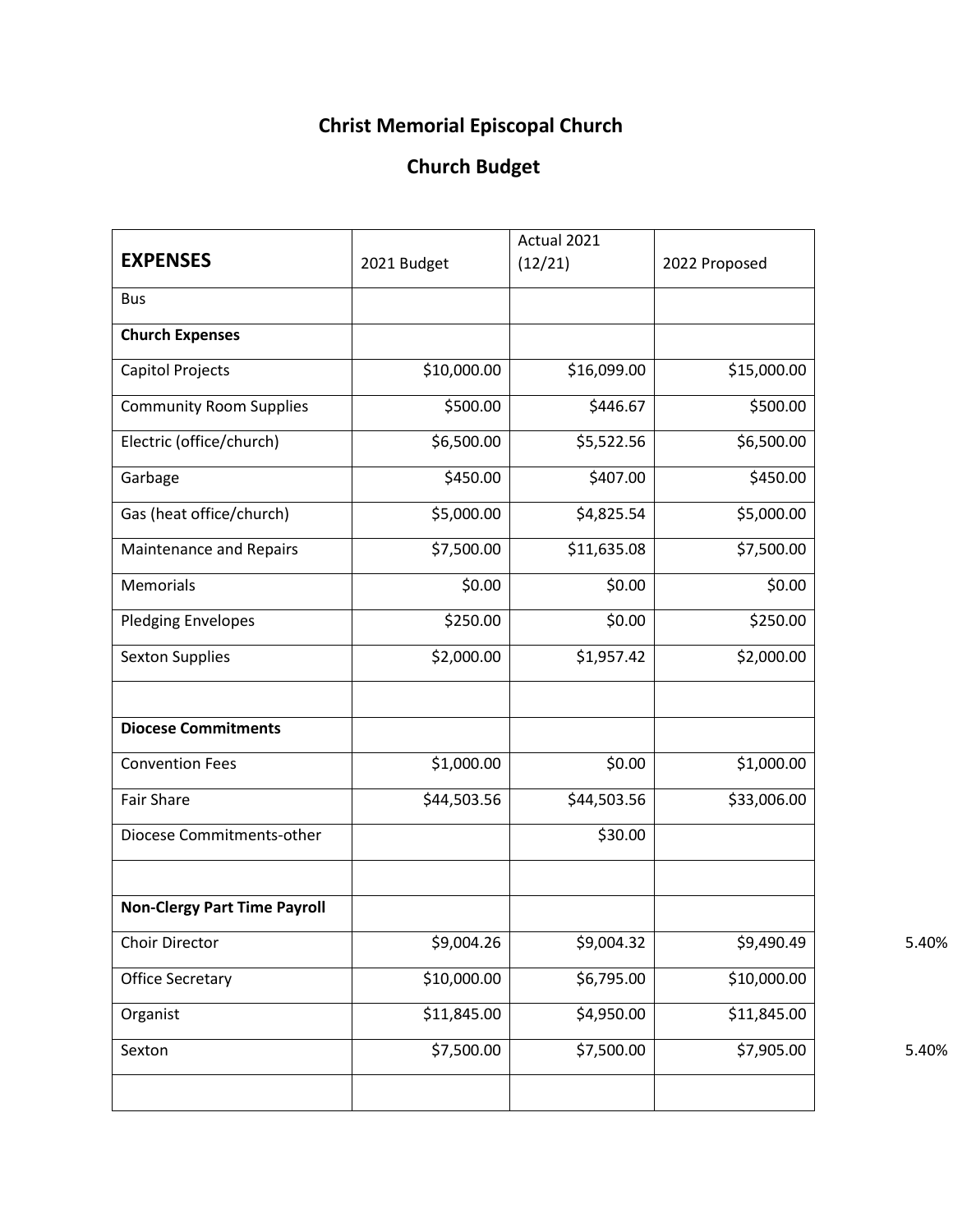| <b>Non Medical Insurance</b>     |             |             |             |
|----------------------------------|-------------|-------------|-------------|
| Property and Liability           | \$9,500.00  | \$9,887.00  | \$10,000.00 |
| Workman's Comp                   | \$500.00    | (578.00)    | \$500.00    |
| <b>Office Ancillary Supplies</b> |             |             |             |
| Misc Office Supplies             | \$3,000.00  | \$2,039.79  | \$3,000.00  |
| Postage                          | \$150.00    | \$55.00     | \$150.00    |
| <b>Office Operational</b>        |             |             |             |
| Copier Annual Rental             | \$2,500.00  | \$2,051.13  | \$2,500.00  |
| Post Office Box                  | \$92.00     | \$100.00    | \$100.00    |
| QB Yearly Payroll update         | \$500.00    | \$434.60    | \$500.00    |
| Safe Deposit Box                 | \$60.00     | \$60.00     | \$60.00     |
| Telephone/internet               | \$1,200.00  | \$1,545.92  | \$1,600.00  |
| Website/Church                   | \$250.00    | \$42.34     | \$250.00    |
| <b>Rectory Expenses</b>          |             |             |             |
| Electric                         | \$1,000.00  | \$1,019.32  | \$1,100.00  |
| Gas/Heat                         | \$1,150.00  | \$1,301.73  | \$1,400.00  |
| <b>Maintenance and Repairs</b>   | \$1,250.00  | \$1,285.98  | \$2,500.00  |
| Sewer and Water                  | \$900.00    | \$863.50    | \$900.00    |
| <b>Outreach</b>                  |             |             |             |
| <b>Charity Givings</b>           | \$33,000.00 | \$31,927.05 | \$33,000.00 |
|                                  |             |             |             |
| <b>Parish Commitments</b>        |             |             |             |
| <b>Music Program</b>             | \$1,200.00  | \$247.00    | \$1,200.00  |
| Flowers                          | \$4,500.00  | \$2,979.40  | \$4,500.00  |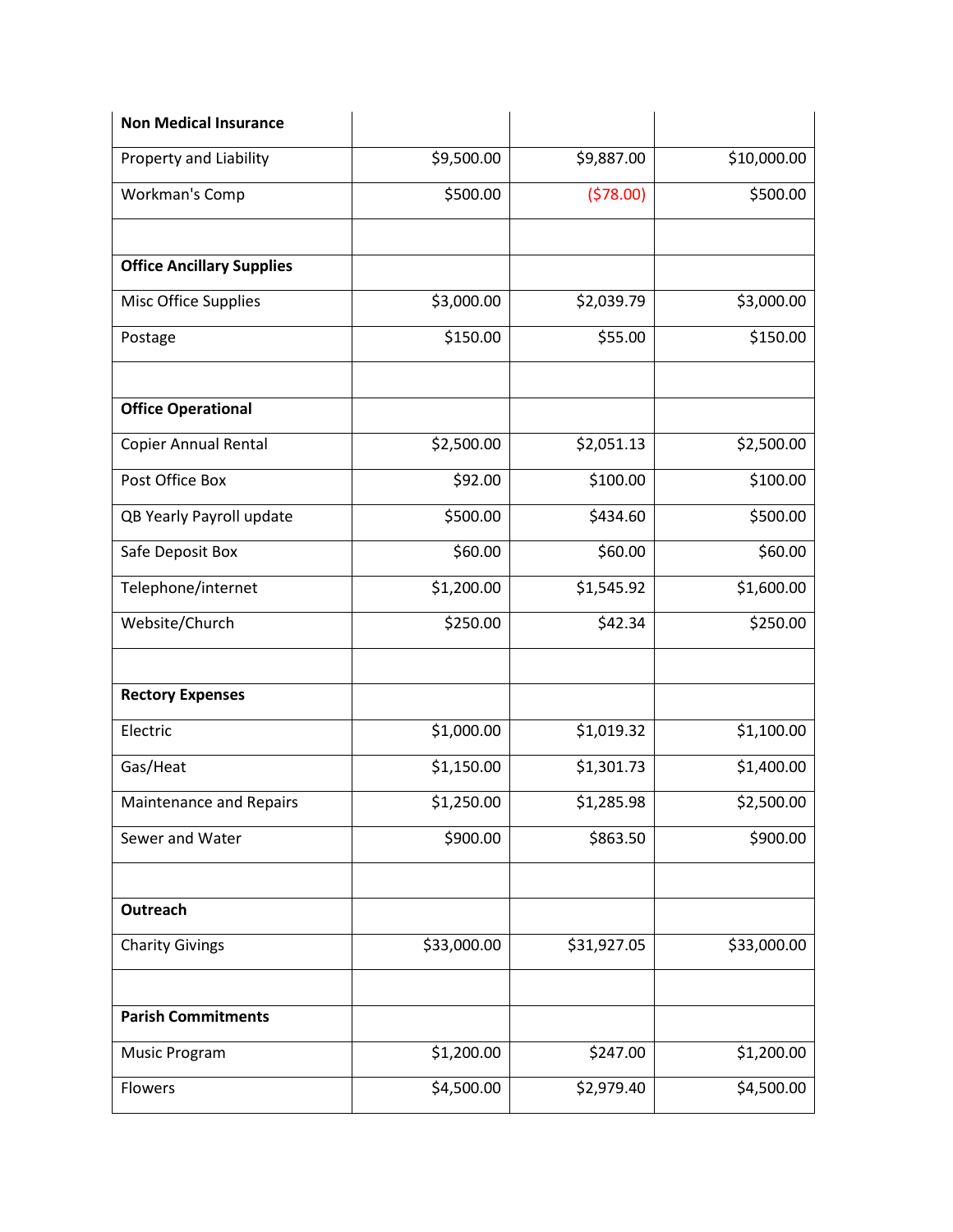| Marketing                              | \$3,000.00  | \$798.50     | \$3,000.00  |             |
|----------------------------------------|-------------|--------------|-------------|-------------|
| <b>Fellowship Activities</b>           | \$1,000.00  | \$388.08     | \$1,000.00  |             |
| Altar Guild                            | \$2,500.00  | \$304.74     | \$2,500.00  |             |
| <b>CEEP Memebership</b>                | \$7,000.00  | \$5,606.54   | \$7,000.00  |             |
| Parish I/O Offerings                   |             |              |             |             |
| <b>Bishops Discreetionary Fund</b>     | \$150.00    | \$0.00       | \$150.00    |             |
| <b>Part Time Payroll Ancillary Exp</b> |             |              |             |             |
| FICA- Part Time                        | \$2,000.00  | \$1,782.40   | \$2,000.00  |             |
| <b>Occupational Tax Part Time</b>      | \$95.00     | \$0.00       | \$95.00     |             |
| <b>Professional Fees</b>               |             |              |             |             |
| Church Accountant                      | \$2,000.00  | \$2,000.00   | \$2,000.00  |             |
| Aduit                                  | \$3,000.00  | \$0.00       | \$3,000.00  |             |
| Financial Consult/Legal Fees           | \$1,000.00  | \$0.00       | \$1,000.00  |             |
| Non-Church Accountant Fees             |             |              |             |             |
| <b>Supply Clergy</b>                   | \$1,000.00  | \$422.02     | \$1,000.00  |             |
| <b>Visiting Musicians</b>              | \$250.00    | \$360.03     | \$250.00    |             |
| <b>Priest Associate</b>                |             |              |             |             |
| Wages                                  | \$14,436.91 | (\$1,495.75) | \$15,000.00 | \$30,375.00 |
| Onboarding/Moving                      | \$2,000.00  | \$2,951.79   | \$0.00      |             |
| Pension                                | \$2,813.63  | \$1,828.76   | \$3,834.75  | \$7,696.49  |
| <b>SECA Allowance</b>                  | \$1,195.79  | \$1,195.80   | \$1,635.38  | \$3,270.75  |
| <b>Professional Expenses</b>           | \$15,550.00 | ( \$103.52)  | \$2,500.00  | \$5,000.00  |
| <b>Rector Professional Expense</b>     |             |              |             |             |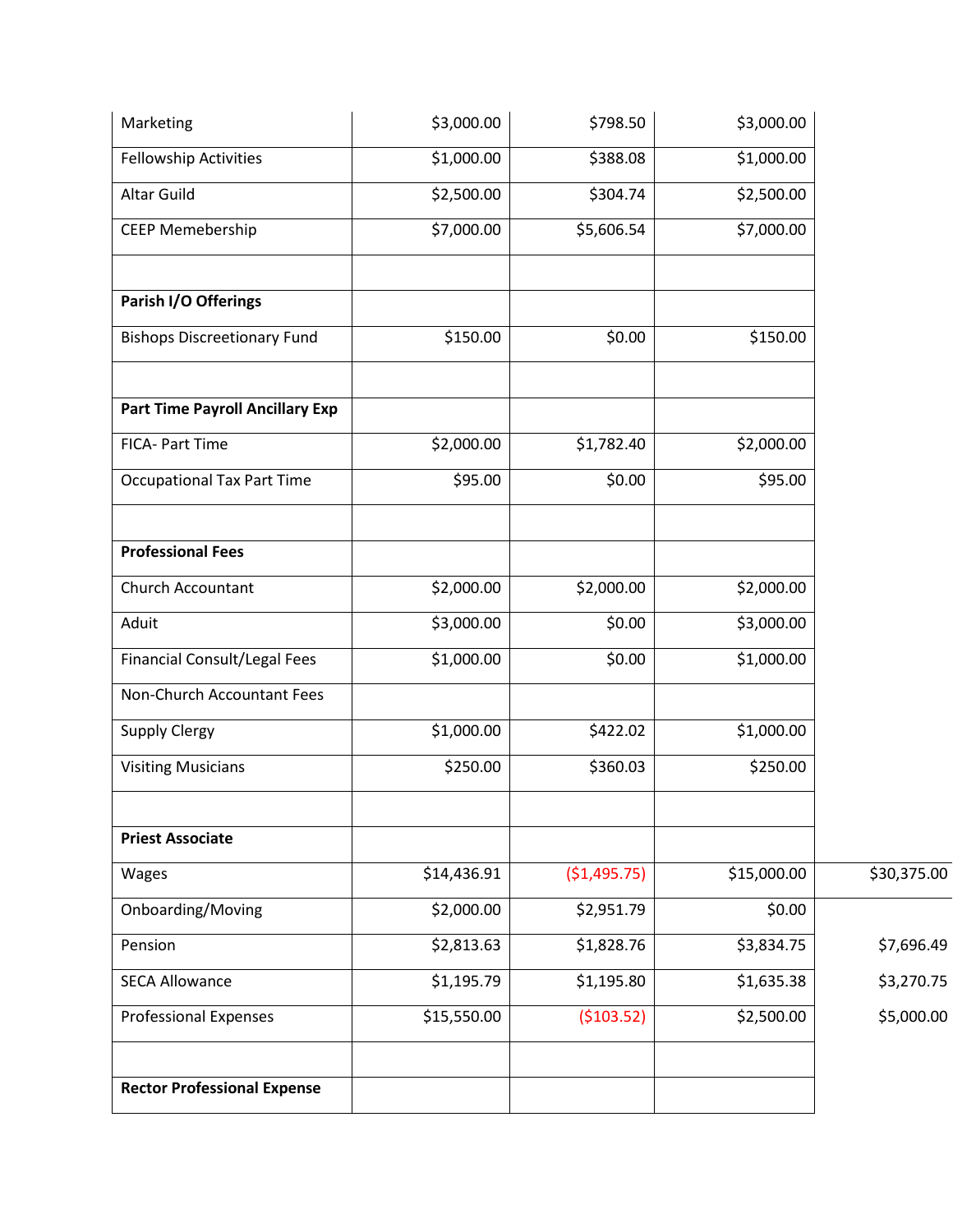| <b>Professional Expenses</b>     | \$2,500.00   | \$2,836.03   | \$2,500.00   |
|----------------------------------|--------------|--------------|--------------|
|                                  |              |              |              |
| <b>Rector Wages and Expenses</b> |              |              |              |
| <b>Continuing Education</b>      | \$600.00     | \$1,270.00   | \$600.00     |
| <b>SECA Reimbursement</b>        | \$3,109.73   | \$3,368.77   | \$3,277.66   |
| Gross Wages                      | \$36,000.00  | \$39,000.00  | \$37,944.00  |
| <b>Medical Insurance</b>         | \$6,255.56   | \$6,727.50   | \$6,516.00   |
| <b>Pension Fund</b>              | \$10,109.93  | \$5,734.76   | \$10,109.93  |
|                                  |              |              |              |
| <b>Magazines and Periodicals</b> | \$125.00     | \$0.00       | \$125.00     |
|                                  |              |              |              |
| <b>Christain Education</b>       | \$3,000.00   | \$445.00     | \$3,000.00   |
|                                  |              |              |              |
| <b>TOTALS</b>                    | \$297,496.37 | \$244,859.36 | \$283,744.21 |

|                            | 2021 Budget | Actual 2021 | Proposed 2022<br><b>Budget</b> |
|----------------------------|-------------|-------------|--------------------------------|
| <b>Ordinary Income</b>     |             |             |                                |
| <b>Christmas Offerings</b> | \$100.00    | \$323.00    | \$100.00                       |
| <b>Easter Offerings</b>    | \$100.00    | \$50.00     | \$100.00                       |
| Fuel                       | \$10.00     | \$0.00      | \$10.00                        |
| <b>Givers of Record</b>    | \$7,000.00  | \$1,922.00  | \$7,000.00                     |
| Loose Offerings            | \$600.00    | \$193.41    | \$600.00                       |
| <b>Flower Offerings</b>    | \$50.00     | \$103.00    | \$50.00                        |
| <b>Music Offerings</b>     | \$50.00     | \$0.00      | \$50.00                        |
| <b>Pledging Envelopes</b>  | \$50.00     | \$0.00      | \$50.00                        |
| Income Occasional Other    | \$0.00      | \$150.00    | \$0.00                         |
|                            |             |             |                                |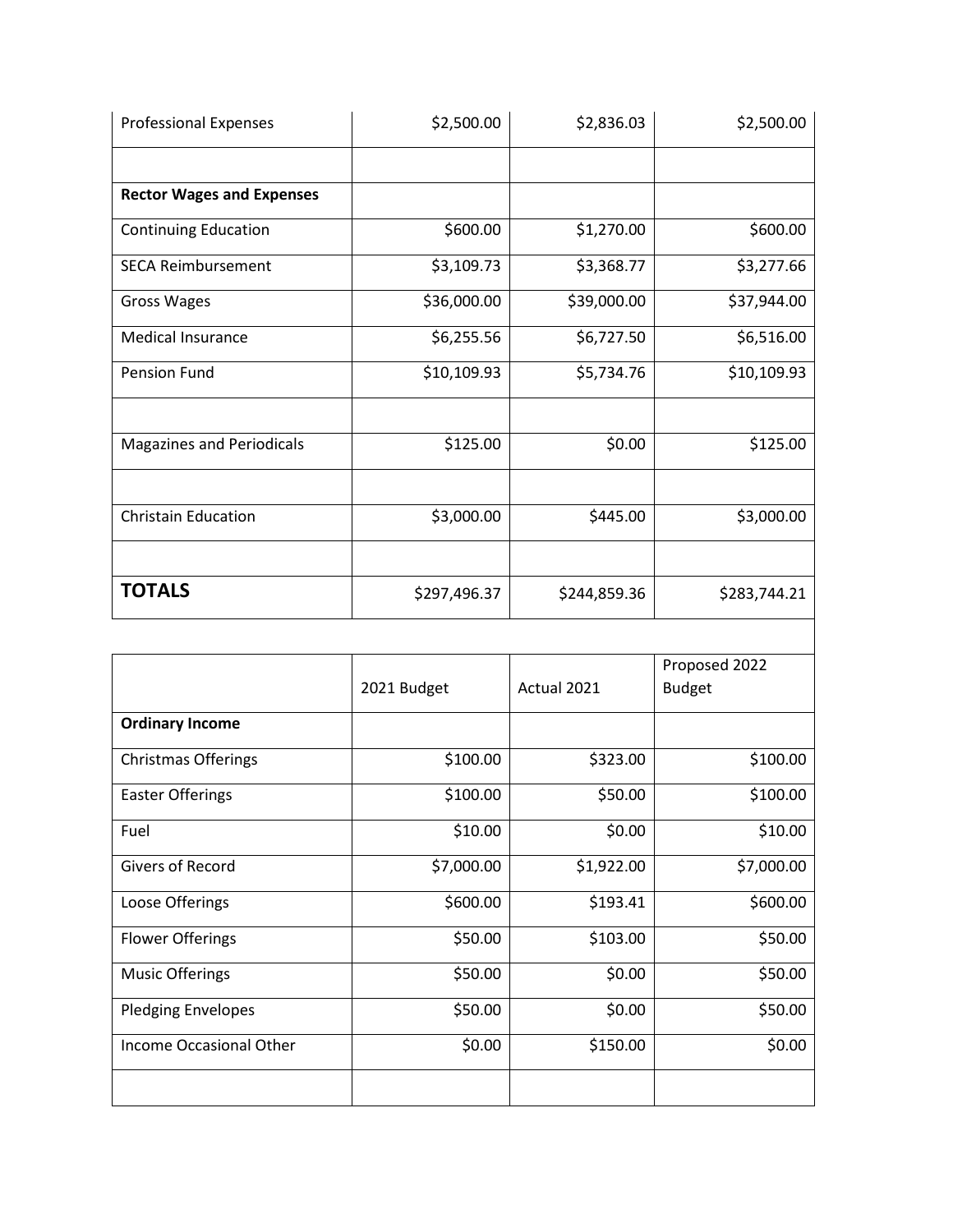| <b>Income Parish Donations</b>                    |              |              |              |                  |
|---------------------------------------------------|--------------|--------------|--------------|------------------|
| Memorials                                         | \$0.00       | \$250.00     | \$0.00       |                  |
|                                                   |              |              |              |                  |
| <b>Interest Income from Trust</b><br><b>Funds</b> |              |              |              |                  |
| Cemetary Trust Fund- Fulton<br><b>Bank</b>        | \$94,000.00  | \$65,401.11  | \$94,000.00  |                  |
| Danville Area Community Fund                      | \$75,000.00  | \$80,600.00  | \$80,000.00  |                  |
| <b>Edward Jennings TF</b>                         | \$5,000.00   | \$0.00       | \$5,000.00   |                  |
| T. Deskie TF Truist                               | \$28,354.25  | \$36,530.85  | \$30,595.91  |                  |
| Wm. K Hancock TF                                  | \$18,000.00  | \$18,000.00  | \$18,000.00  | \$4500 Quarterly |
|                                                   |              |              |              |                  |
| <b>Other Intrest Income</b>                       |              |              |              |                  |
| Savings Account                                   | \$350.00     | \$298.66     | \$200.00     |                  |
| Church Investment-J&J<br>Financial                | \$12,000.00  | \$12,000.00  | \$12,000.00  |                  |
| <b>Parish In/Out Offerings</b>                    |              |              |              |                  |
| Bishop's Dis. Fund                                | \$0.00       | \$0.00       | \$0.00       |                  |
|                                                   |              |              |              |                  |
| <b>Yearly Pledged Commitments</b>                 |              |              |              |                  |
| <b>Income Expected Pledges</b>                    | \$45,000.00  | \$41,288.00  | \$40,000.00  |                  |
|                                                   |              |              |              |                  |
|                                                   |              |              |              |                  |
| <b>GRAND TOTAL</b>                                | \$285,664.25 | \$257,110.03 | \$287,755.91 |                  |